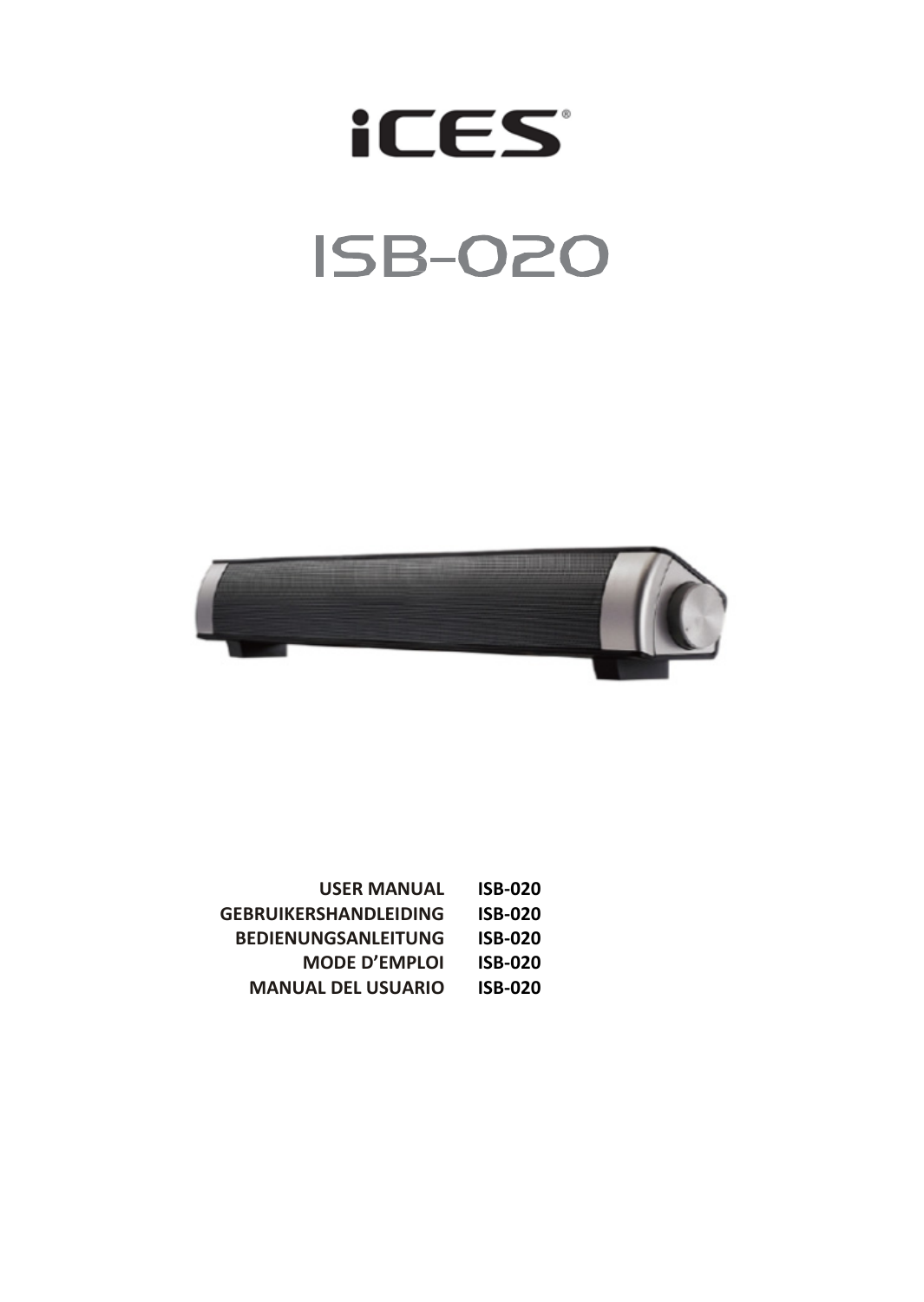### Index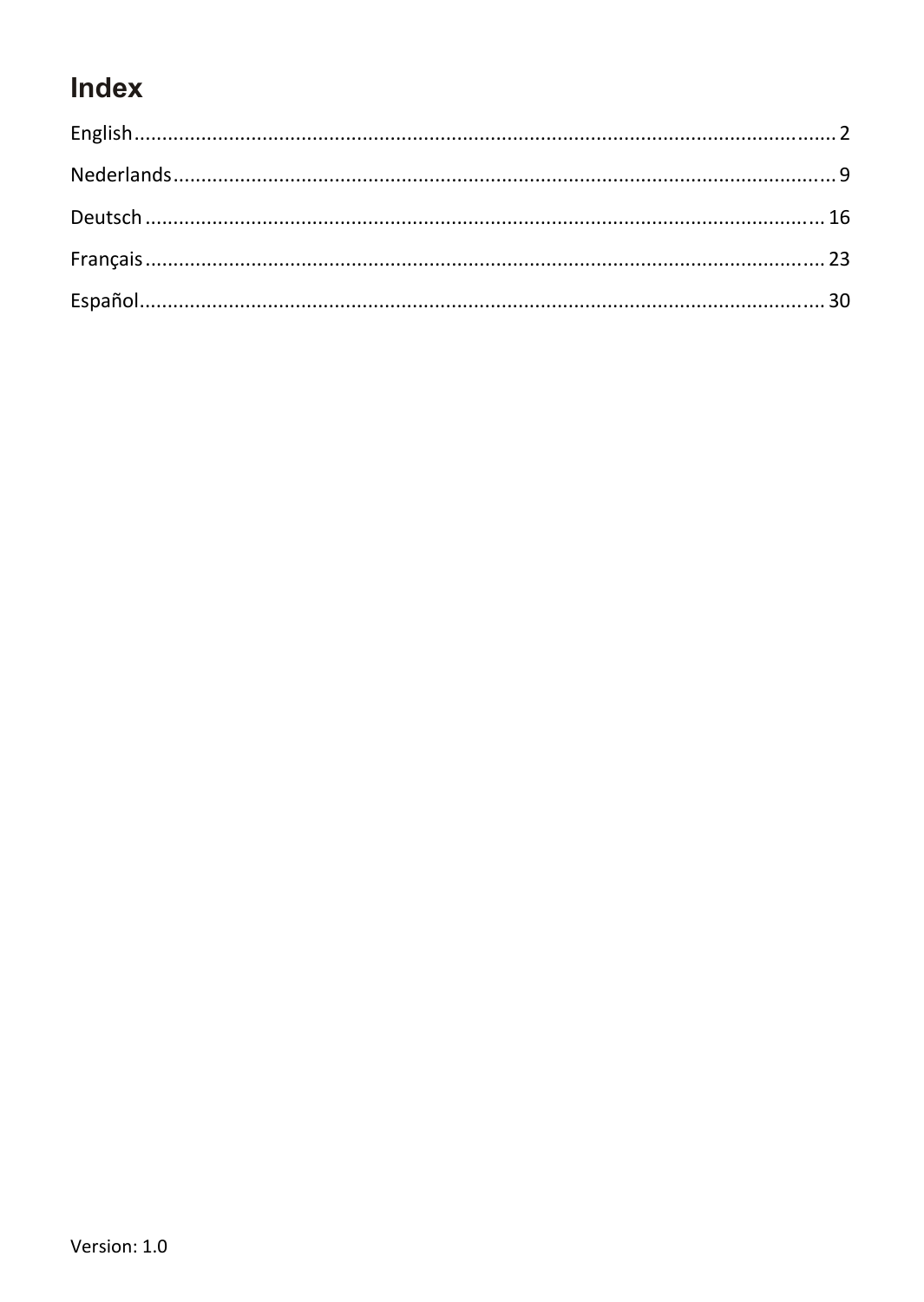#### **SAFETY INSTRUCTIONS**

Before using this product, read and follow all warnings and instructions.

- 1. The apparatus shall not be exposed to dripping or splashing and make sure that no objects filled with liquids, such as vases, shall be placed on or near the apparatus.
- 2. To completely disconnect the power input, the mains plug of the apparatus shall be disconnected from the mains, as the disconnect device is the mains plug of apparatus.
- 3. The mains plug of the apparatus should not be obstructed OR should be easily accessed during intended use.
- 4. Battery shall not be exposed to excessive heat such as sunshine, fire or the like.
- 5. A minimum distance of 10cm around the apparatus is needed for sufficient ventilations.
- 6. The ventilation should not be impeded by covering the ventilation openings with items such as newspapers, table-cloths, curtains etc.
- 7. No naked flame sources such as lighted candles should be placed on the apparatus.
- 8. Attention should be drawn to the environmental aspects of battery disposal.
- 9. The apparatus can only be used in moderate climates, extremely cold or warm environments should be avoided.
- 10. The rating label has been marked on the bottom panel of the apparatus.
- 11. This device is not intended for use by people (including children) with physical, sensory or mental disabilities, or a lack of experience and knowledge, unless they're under supervision or have received instructions about the correct use of the device by the person who is responsible for their safety.
- 12. This product is intended for household use only and not for commercial or industrial use.
- 13. Make sure the unit is adjusted to a stable position. Damage caused by using this product in an unstable position or by failure to follow any other warning or precaution contained within this user manual will not be covered by warranty.
- 14. Never remove the casing of this apparatus.
- 15. Never place this apparatus on other electrical equipment.
- 16. Do not use or store this product in a place where it is subject to direct sunlight, heat, excessive dust or vibration.
- 17. Do not clean this product with water or other liquids.
- 18. Do not block or cover the slots and holes in the product.
- 19. Do not push foreign objects into the slots or holes in the product.
- 20. Do not allow children access to plastic bags.
- 21. Please check that the voltage on the type plate of your appliance corresponds with your house electricity supply (type plate is located on the back of the unit).
- 22. Protect the power cord from being walked on or pinched, particularly at plugs, convenience receptacles, and the point where they exit from the apparatus.
- 23. Only use attachments/accessories specified by the manufacturer.
- 24. Refer all servicing to qualified service personnel. Servicing is required when the apparatus has been damaged in any way, such as the power supply cord or the plug, when liquid has been spilled or objects have fallen into the apparatus, when the apparatus has been exposed to rain or moisture, does not operate normally, or has been dropped.
- 25. Do not use a damaged power cord or plug or a loose outlet. Doing so may result in fire or electric shock.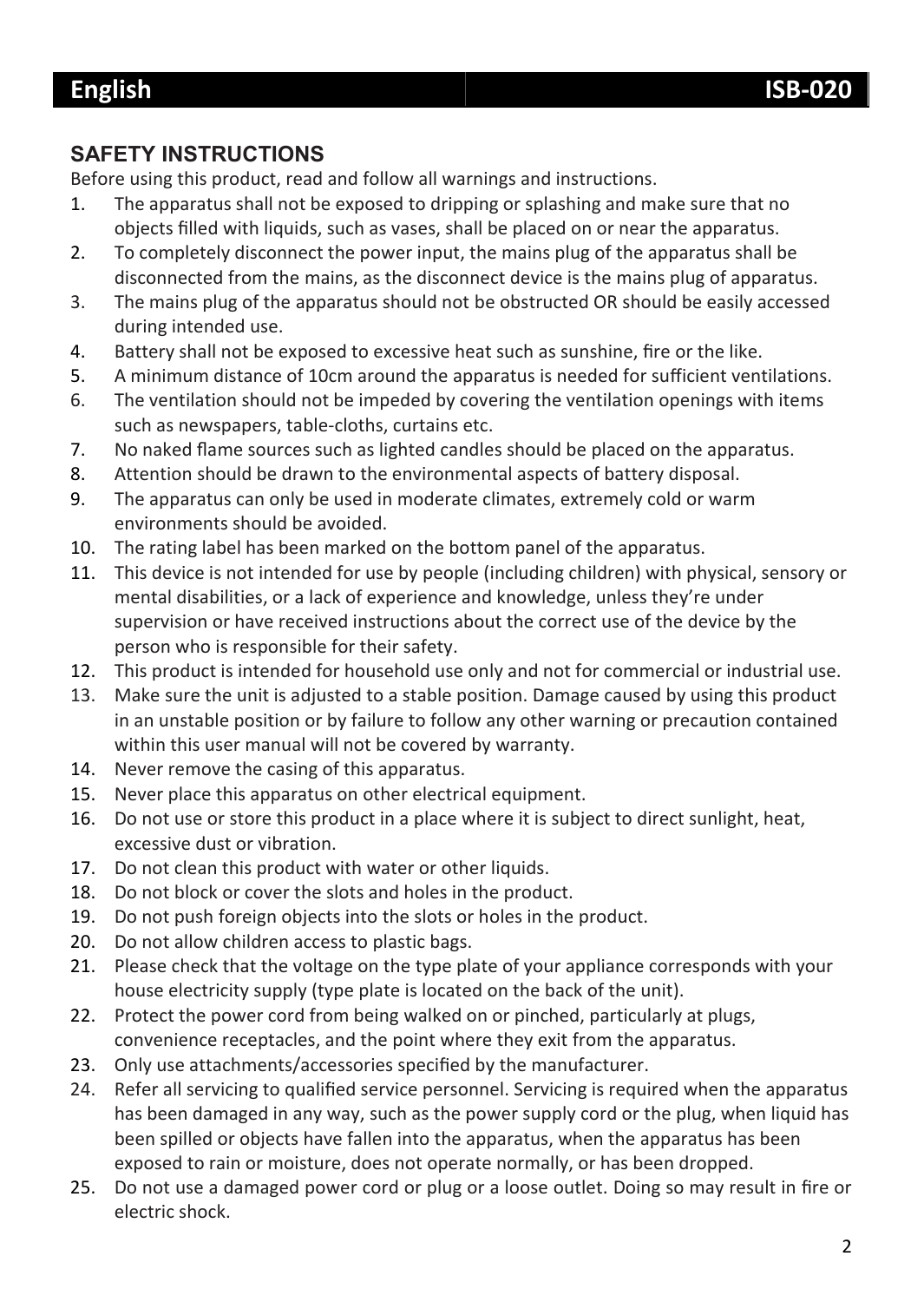

#### **WARNING**

- Never remove the casing of this device.
- Never place this device on other electrical equipment.

### **NOTICE**

If at any time in the future you should need to dispose of this product please note that: All batteries and accumulators need to be removed from this product (Removal of Waste Batteries and Accumulators).

Always bring your product to a professional to remove the built-in battery.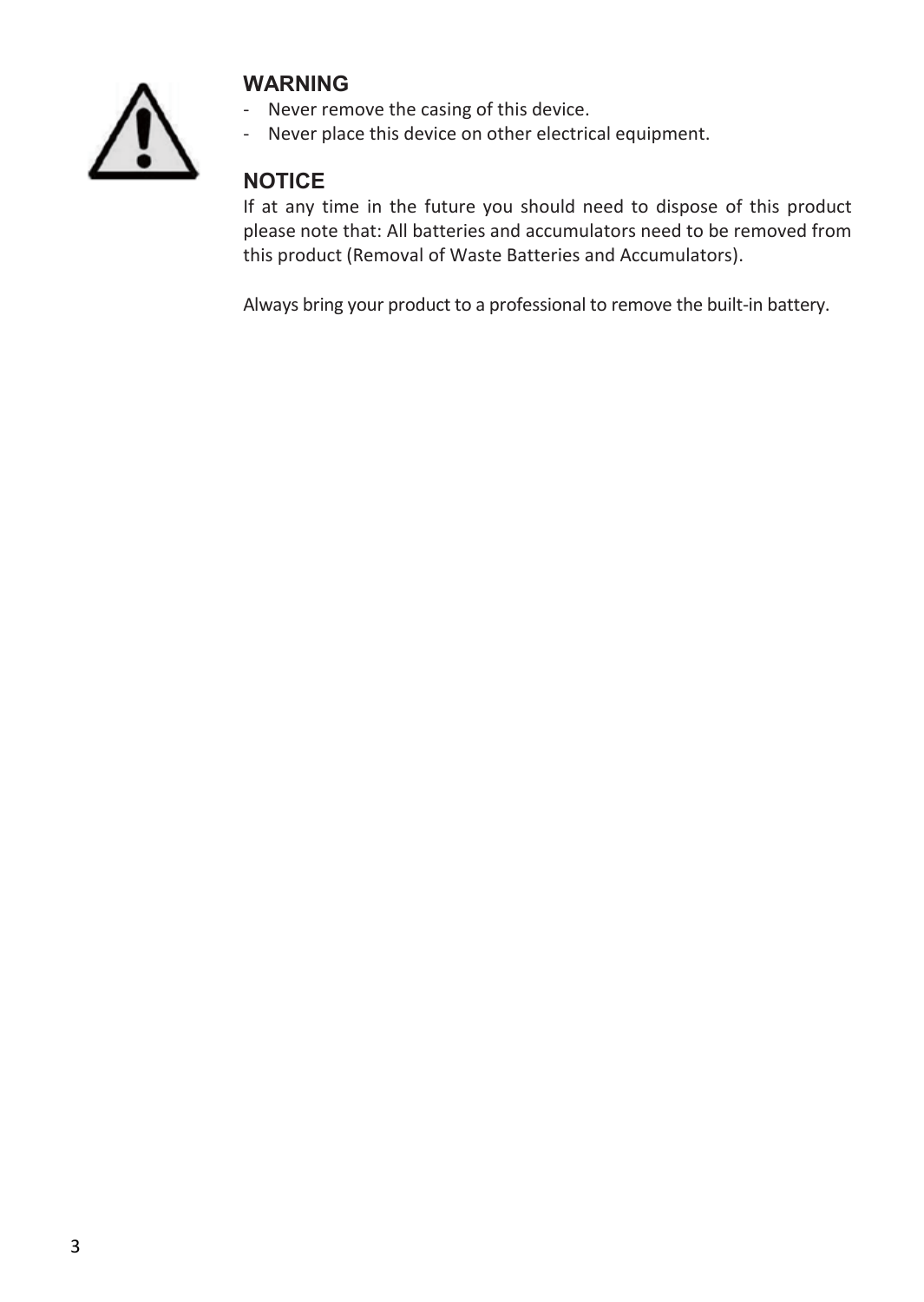### **SPECIFICATION**

- 1. Output Power: 5W x 2
- 2. Unit Size: 40mm x 2
- 3. Impedance: 4 Ohm
- 4. Battery: 3.7V 1800mAh
- 5. Power Supply: DC 5V
- 6. Frequency Response: 100Hz-18KHz
- 7. Dimensions: 400 (W) x 55 (D) x 60 (H) mm
- 8. Weight: 0.6 kg



#### USER'S MANUAL **SPEAKER**

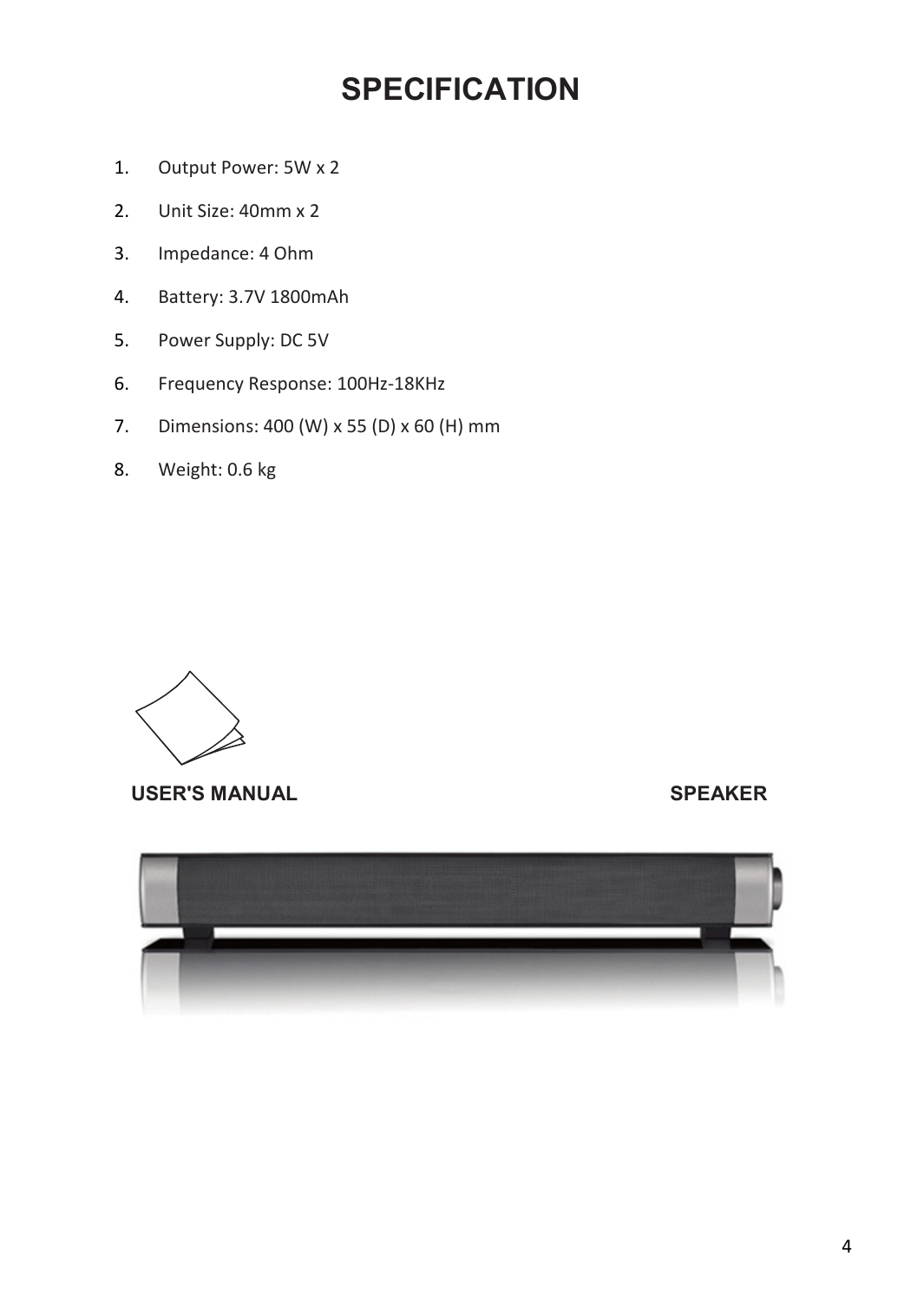### **COMPONENTS & FUNCTION**

#### PLS KINDLY CHECK THE FUNCTION INDICATOR BEFORE USE THE SPEAKER SYSTEM

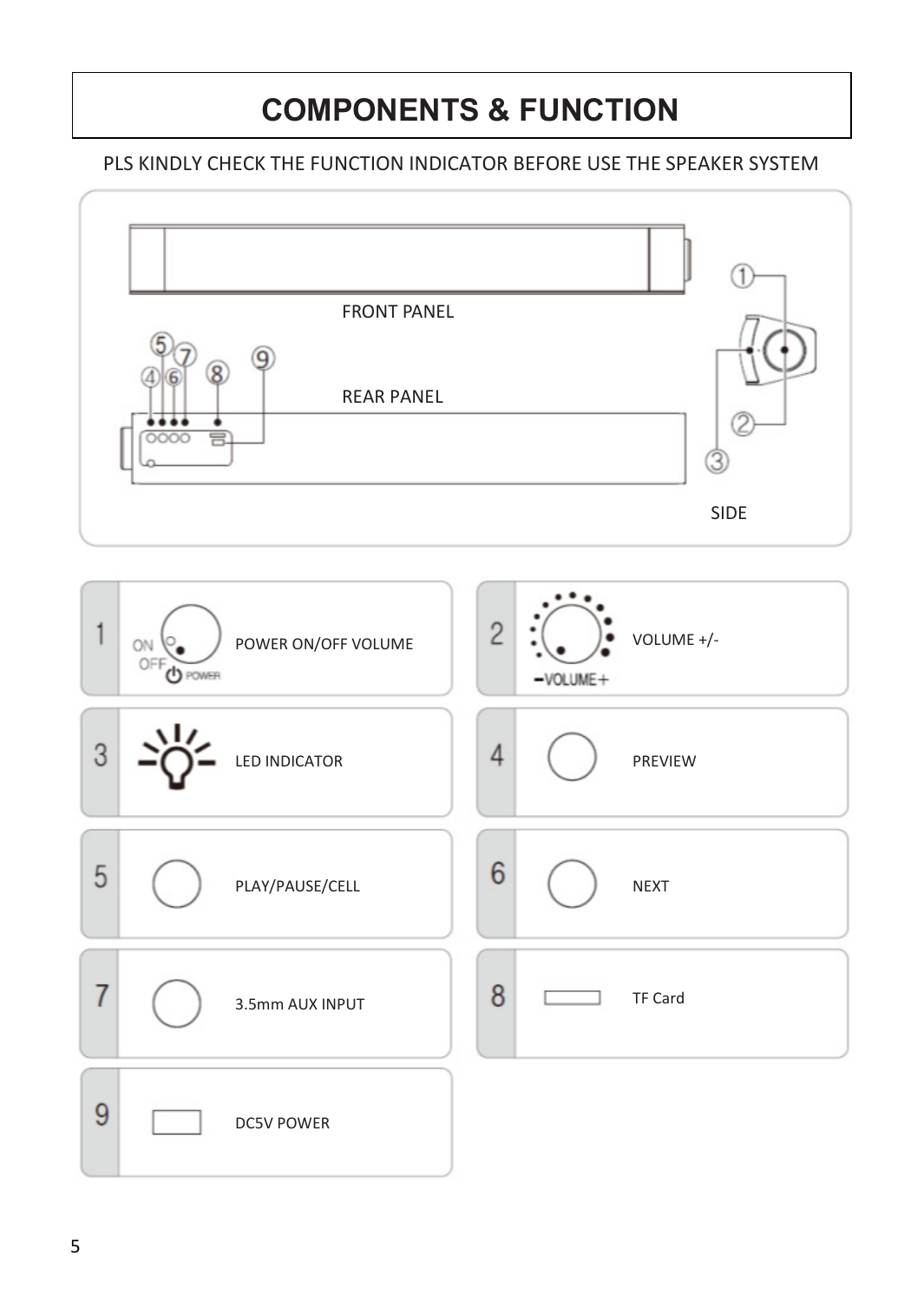### **HOW TO USE THE ISB-020**

#### **1. BLUETOOTH MODE**

- 1.1 Bluetooth version: Bluetooth 3.0 specifications, support HSP, HFP, A2DP, AVRCP format, English language notification, Bluetooth pairing name: ICES ISB-020
- 1.2 Rotate the volume knob to turn on the machine, then blue color Bluetooth LED indicator light on, with notification sound: POWER ON.
- 1.3 BLUETOOTH LED light flash by 100ms speed, use your mobile phone sourcing "ICES ISB-020" name, then connect and pairing it. If need password, then type"0000". After connected, the blue LED indicator light on and the notification sound: BLUETOOTH. Then play music by bluetooh mode, the blue LED indicator light flash slowly by a 1000ms speed. When smartphone paired this machine again, it will connect automatically.
- 1.4 When play music by Bluetooth mode, there is phone call, speaker will stop play music and enter into voice call mode automatically.
- 1.5 When you disconnect the Bluetooth, there is notification sound indicate "DISCONNECT", and the speaker will enter into detective mode.
- 1.6 Rotate the volume knob to make the volume up and down.

#### **2. LINE IN MODE**

- 2.1 Connect the speaker by stereo cable, speaker will enter into Line in mode, and notification sound "LINE IN". Then use your smartphone or other connected device to play music.
- 2.2 AUX IN mode, Blue LED light on.
- 2.3 Disconnected the stereo cable, speaker enter Bluetooth mode automatically.
- 2.4 Rotate the volume knob to make the volume up and down.

#### **3. TF CARD MODE**

- 3.1 Turn on the speaker, speaker enter Bluetooth mode automatically, then insert TF card, speaker will enter TF card play mode. But before Turn on the speaker, insert the TF card, then power on, speaker will enter into: CARD mode
- 3.2 When play the music, blue LED light on and flash slowly by 1000ms speed, when pause the speaker, LED light will stop flash, just keep on.

#### **4. REMARK**

The maximum sample rate of MP3 track is 44.1 KHz.

#### **5. CHARGING**

- 5.1 Use the micro USB to USB power cable to connect speaker and PC or 5V adaptor, then start charge, the red LED indicator Light on.
- 5.2 When charge full, the red LED indicator light turn off.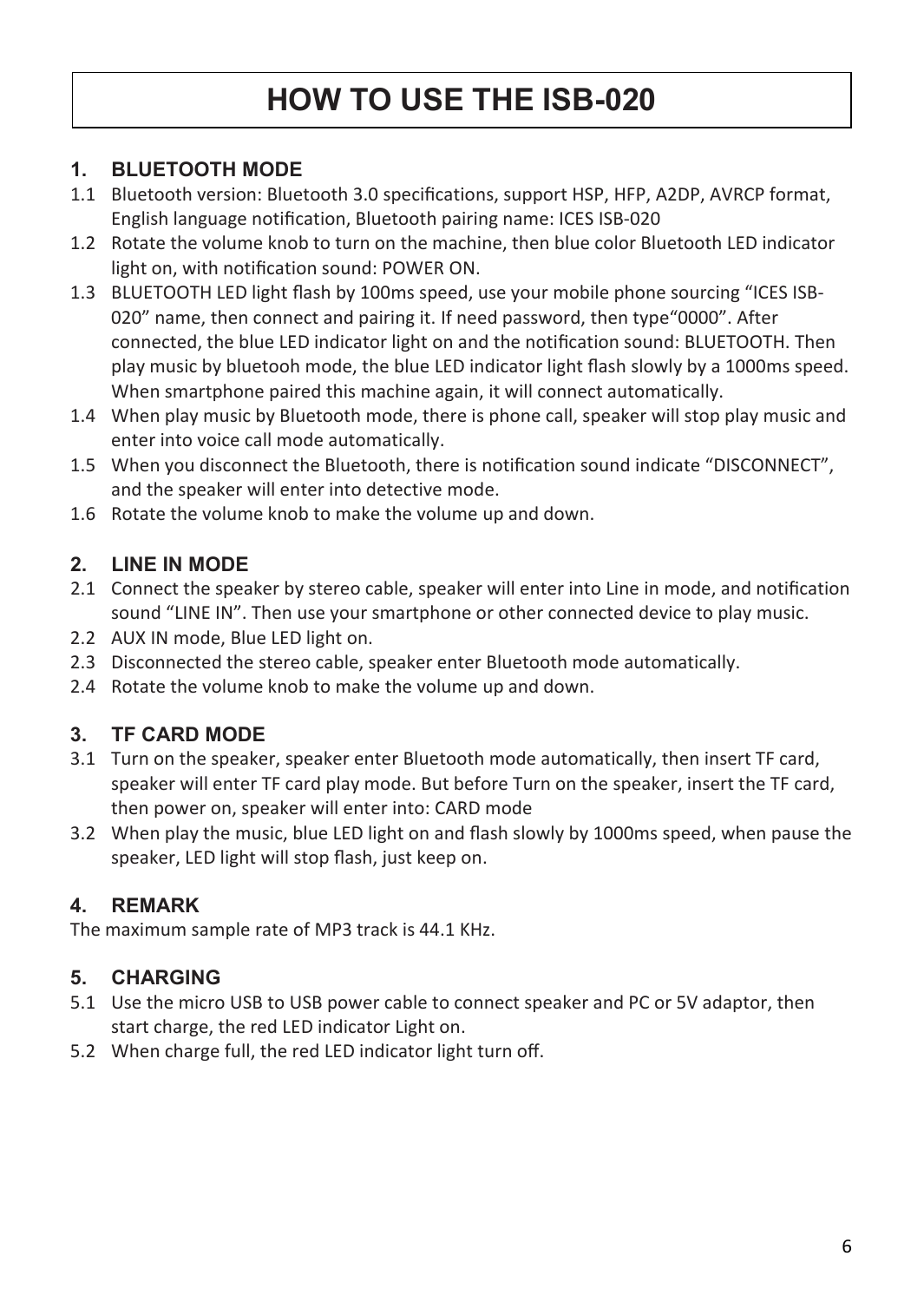#### **6. LOW POWER PROTECTION**

When battery power is lower than 3.3V over than 15s, there is warning sound: LOW BATTERY. And then battery power is lower than 3.1v over than 15s, speaker's notification sound is "POWER OFF" then turn off.

#### **7. OPERATION**

| <b>NAME</b>     | <b>MODE</b>                                                             |                                                                         |                                                                          |
|-----------------|-------------------------------------------------------------------------|-------------------------------------------------------------------------|--------------------------------------------------------------------------|
|                 | <b>BLUETOOTH</b>                                                        | <b>TF CARD</b>                                                          | <b>AUX</b>                                                               |
| CELL/PLAY/PAUSE | CLICK PLAY/PAUSE, CHANNEL<br>CHANGE. LONG PRESS CHANGE<br>TO OTHER MODE | CLICK PLAY/PAUSE, CHANNEL<br>CHANGE. LONG PRESS CHANGE<br>TO OTHER MODE | CLICK PLAY/PAUSE, CHANNEL<br>CHANGE, LONG PRESS CHANGE TO<br>OTHER MODE. |
| <b>PRFVIFW</b>  | <b>CLICK TO PREVIEW</b>                                                 | <b>CLICK TO PREVIEW,</b><br><b>LONG PRESS TO BACK</b>                   | NO FUNCTION                                                              |
| <b>NFXT</b>     | <b>CLICK TO NEXT</b>                                                    | CLICK TO NEXT, LONG<br>PRESS TO FWD                                     | NO FUNCTION                                                              |

This product operates at 2400 - 2483.5 MHz and is designated only to be used inside a normal household environment. This product is suited for this purpose within all EU counties.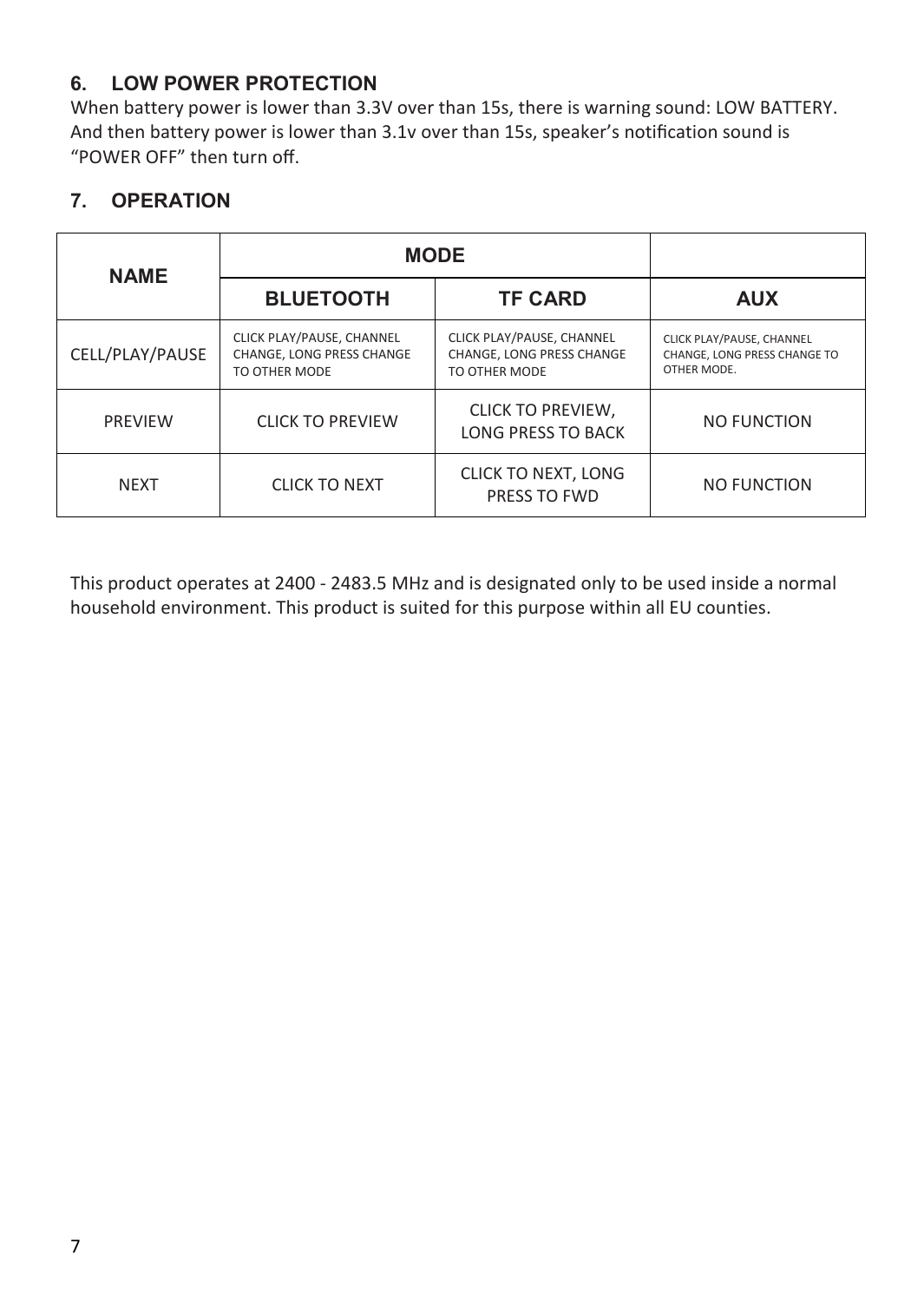#### **GUARANTEE**

ICES offers service and warranty in accordance to European law, which means that in case of repairs (both during and after the warranty period) you should contact your local dealer. Important note: It is not possible to send products that need repairs to ICES directly. Important note: If this unit is opened or accessed by a non-official service center in any way, the warranty expires.

This device is not suitable for professional use. In case of professional use, all warranty obligations of the manufacturer will be voided.

#### **DISCLAIMER**

Updates to Firmware and/or hardware components are made regularly. Therefore some of the instruction, specifications and pictures in this documentation may differ slightly from your particular situation. All items described in this guide for illustration purposes only and may not apply to particular situation. No legal right or entitlements may be obtained from the description made in this manual.

#### **DISPOSAL OF THE OLD DEVICE**



This symbol indicates that the relevant electrical product or battery should not be disposed of as general household waste in Europe. To ensure the correct waste treatment of the product and battery, please dispose them in accordance to any applicable local laws of requirement for disposal of electrical equipment or batteries. In so doing, you will help to conserve natural resources and improve standards of environmental protection in treatment and disposal of electrical waste (Waste Electrical and Electronic Equipment Directive).

### **CE MARKING**

Products with the CE marking comply with the EMC Directive (2014/30/EU) and the Low Voltage Directive (2014/35/EU) issued by the Commission of the European Community.

Hereby, Lenco Benelux BV, Thermiekstraat 1a, 6361 HB Nuth, The Netherlands, declares that this product is in compliance with the essential requirements and other relevant provisions of Directive 1999/5/EC.

The declaration of conformity may be consulted at www.ices-electronics.com

#### **SERVICE**

For more information and helpdesk support, please visit www.ices-electronics.com Lenco Benelux BV, Thermiekstraat 1a, 6361 HB, The Netherlands.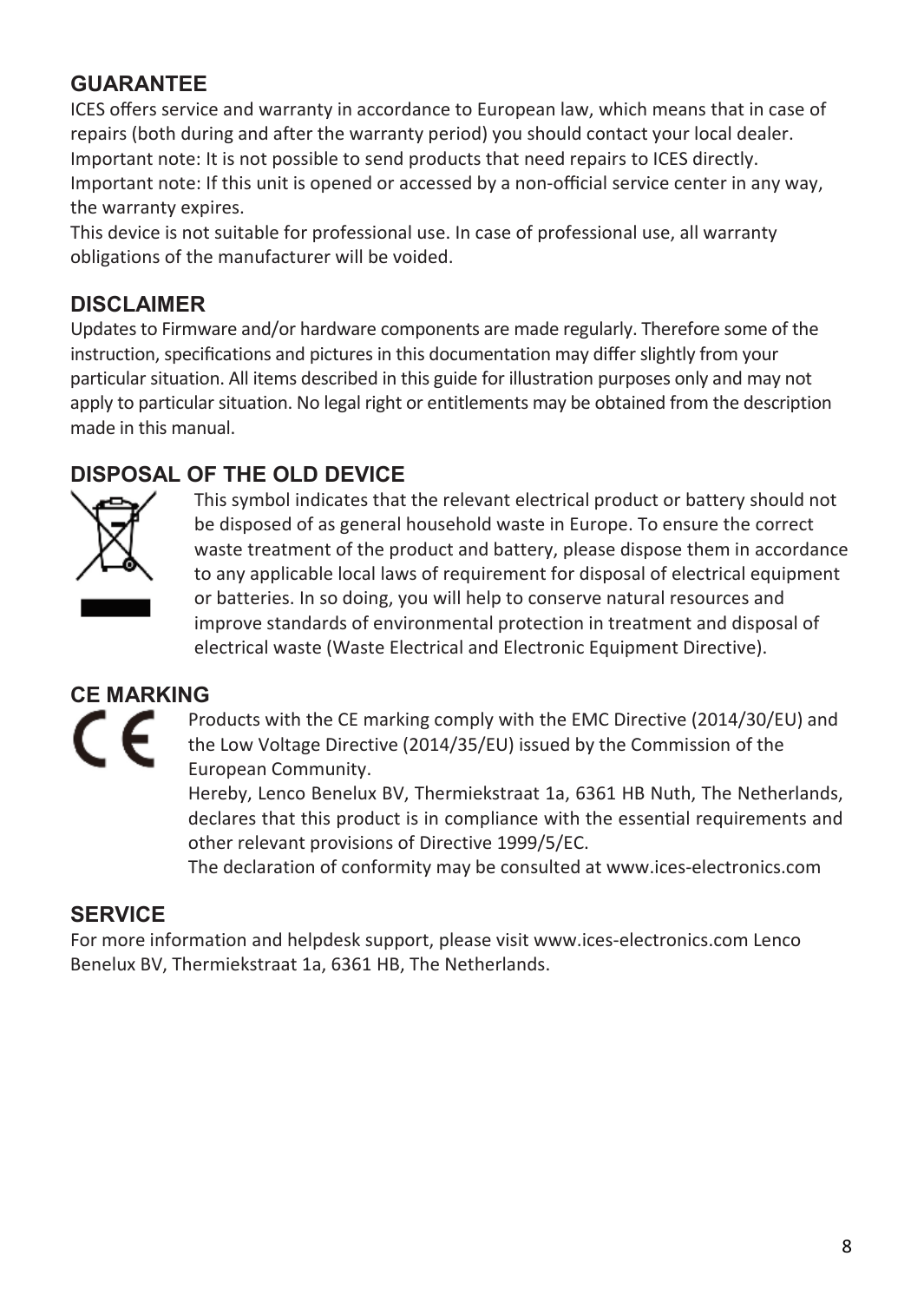#### **VEILIGHEIDSINSTRUCTIES**

Lees voor het gebruik van dit product alle waarschuwingen en instructies en volg ze op.

- 1. Stel het apparaat nooit bloot aan druppels of spetters en zorg ervoor geen met vloeistof gevulde voorwerpen, zoals een vaas, op of in de buurt van het apparaat te plaatsen.
- 2. Om de verbinding met de stroomaansluiting volledig te verbreken, moet de stekker van het apparaat uit het stopcontact worden gehaald, omdat de stekker van het apparaat de hoofdschakelaar is.
- 3. De stekker van het apparaat mag niet worden belemmerd en moet tijdens gebruik eenvoudig toegankelijk worden gehouden.
- 4. Batterijen mogen niet aan overmatige hitte, zoals zonlicht, open vuur e.d., worden blootgesteld.
- 5. Behoud een minimale afstand van 10cm rondom het apparaat voor voldoende ventilatie.
- 6. De ventilatie mag niet worden gehinderd door het bedekken van de ventilatieopeningen met voorwerpen zoals kranten, tafelkleden, gordijnen etc.
- 7. Plaats geen bronnen met een open vlam, zoals brandende kaarsen, op het apparaat.
- 8. Aandacht voor het milieu is nodig bij het verwijderen van de batterijen.
- 9. Het apparaat dient uitsluitend te worden gebruikt in een gematigd gebruik, extreem koude of warme omgevingen dienen te worden vermeden.
- 10. Het nominale specificatielabel is te vinden op het onderpaneel van het apparaat.
- 11. Dit apparaat is niet bestemd voor gebruik door mensen (inclusief kinderen) met fysieke, zintuiglijke of geestelijke gebreken of gebrek aan kennis en ervaring, tenzij zij onder toezicht staan of instructies hebben over het juiste gebruik van het apparaat hebben gekregen van de persoon die verantwoordelijk is voor hun veiligheid.
- 12. Dit product is alleen voor huishoudelijk gebruik bedoeld en niet voor commercieel of industrieel gebruik.
- 13. Verzeker u ervan dat het apparaat in een stabiele positie staat opgesteld. Schade, veroorzaakt door het gebruik van dit product in een onstabiele positie, of door het niet naleven van waarschuwingen of voorzorgsmaatregelen genoemd in deze handleiding, valt niet onder de garantie.
- 14. Verwijder nooit de behuizing van dit apparaat.
- 15. Plaats dit apparaat nooit op andere elektrische apparatuur.
- 16. Dit product niet gebruiken of opslaan op plaatsen waar het wordt blootgesteld aan direct zonlicht, hitte, buitensporig veel stof of trillingen.
- 17. Reinig dit product niet met water of andere vloeistoffen.
- 18. Bedek of blokkeer de gleuven en de gaten in het product niet.
- 19. Stop geen vreemde voorwerpen in de gleuven of gaten van het product.
- 20. Geef kinderen geen gelegenheid in aanraking met plastic zakken te komen.
- 21. Controleer of de spanning op het specificatieplaatje van uw apparaat overeenkomt met het lichtnet in uw huis (specificatieplaatje is te vinden op de achterzijde van het apparaat).
- 22. Zorg ervoor dat niemand op de voedingskabel kan gaan staan of dat de kabel kan worden ingedrukt, voornamelijk bij stekkers, stopcontacten en het punt waar kabels uit het apparaat komen.
- 23. Gebruik uitsluitend uitbreidingen/accessoirs gespecificeerd door de fabrikant.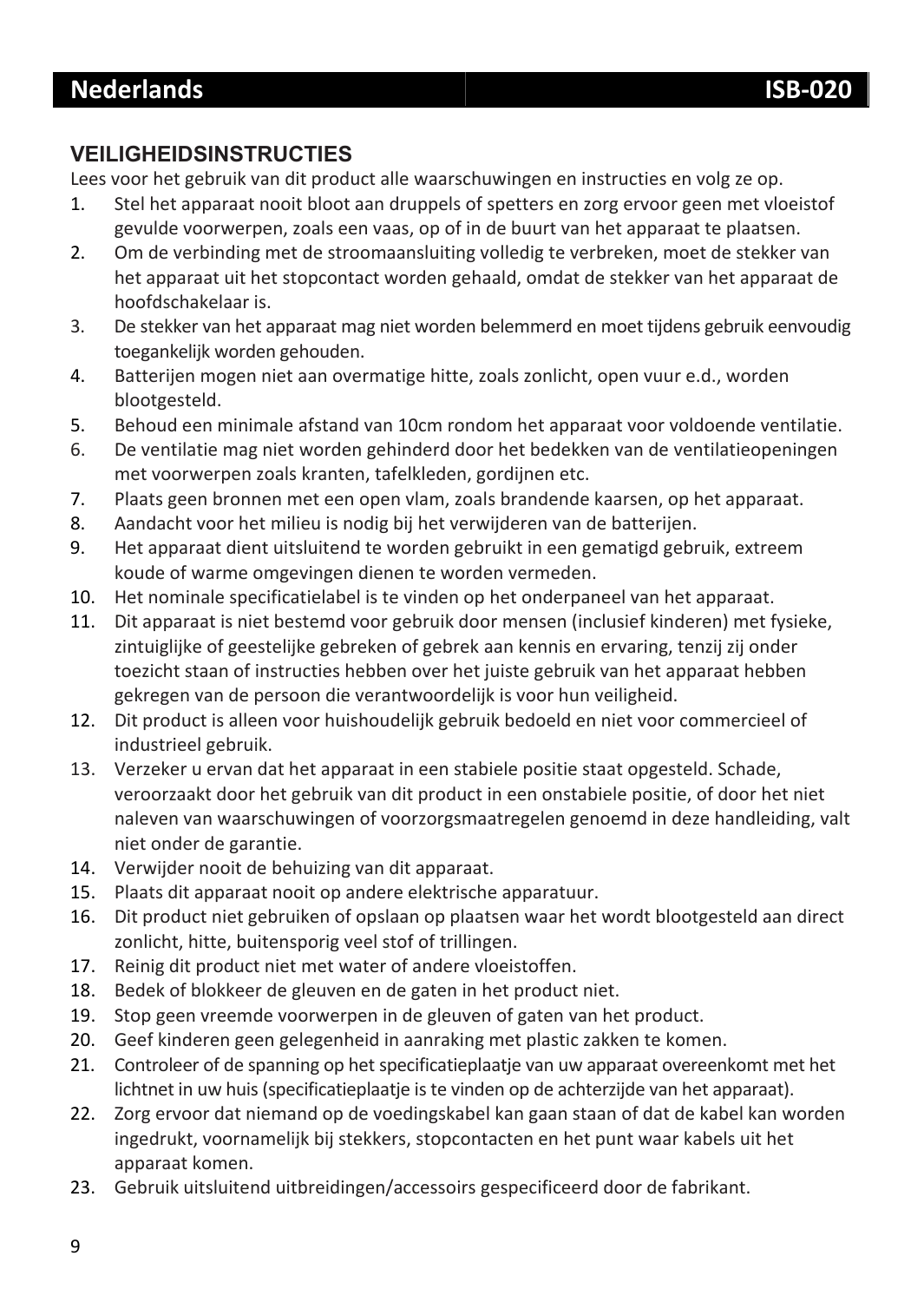- 24. Laat alle reparaties over aan gekwalificeerd onderhoudspersoneel. Onderhoud is vereist als het toestel hoe dan ook is beschadigd, zoals bijvoorbeeld het netsnoer of de stekker, wanneer er vloeistof of een voorwerp in het apparaat is terechtgekomen, wanneer het apparaat is blootgesteld aan regen of vocht, als het niet normaal werkt of is gevallen.
- 25. Gebruik nooit een beschadigde voedingskabel of stekker of een los stopcontact. Dit vormt namelijk een risico op brand of elektrische schokken.



#### **WAARSCHUWING**

- Verwijder nooit de behuizing van dit apparaat.
- Plaats dit apparaat nooit op andere elektrische apparatuur.

#### **OPMERKING**

Als het in de toekomst nodig is om dit product af te voeren, let dan op het volgende: Alle batterijen en accu's dienen uit het product te worden verwijderd (verwijdering van afval batterijen en accu's).

Breng het apparaat altijd naar een vakman om de geïntegreerde batterij te laten verwijderen.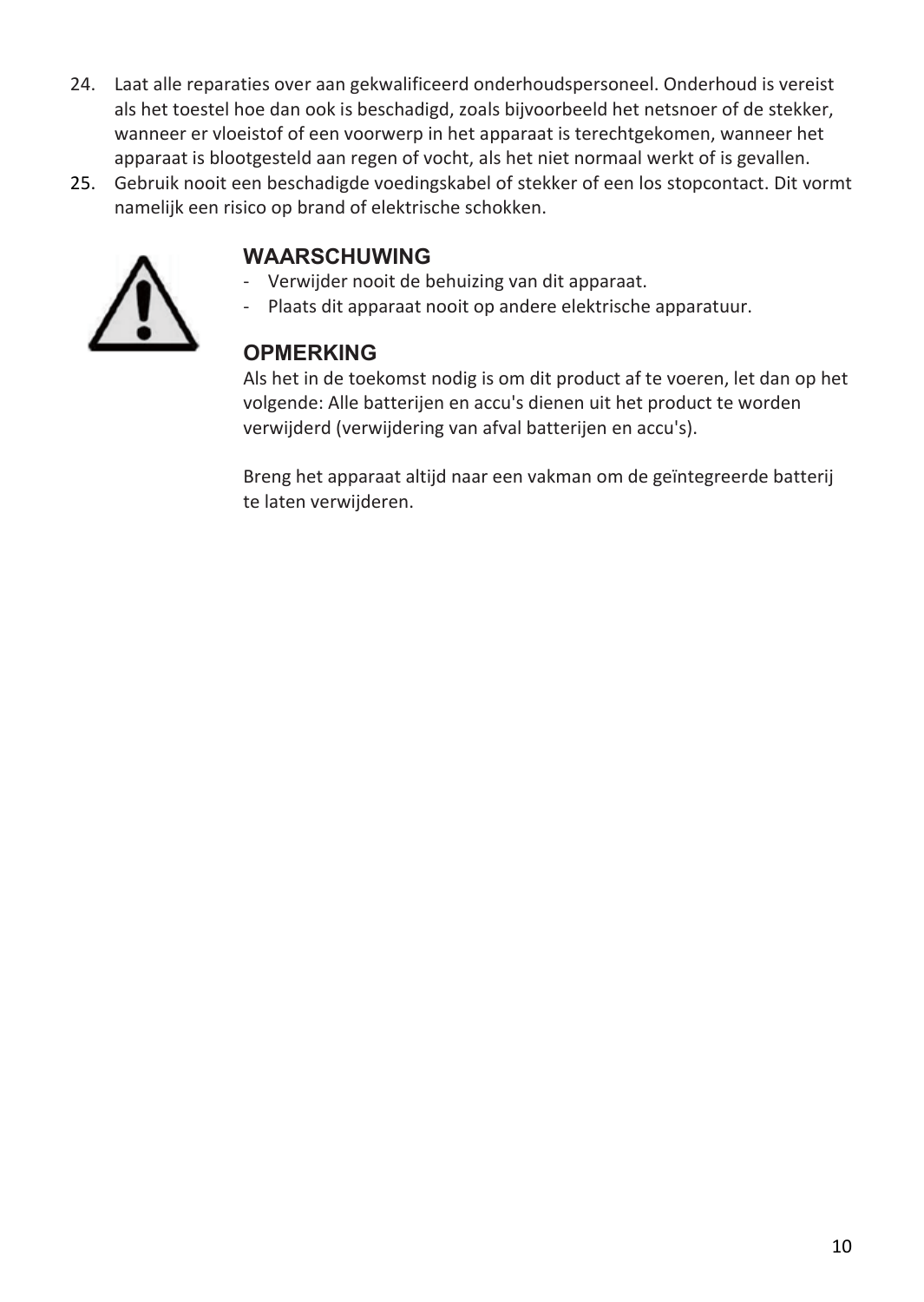### **SPECIFICATIE**

- 1. Uitgang: 5W x 2
- 2. Afmetingen van het apparaat: 40mm x 2
- 3. Impedantie: 4 Ohm
- 4. Batterij: 3,7V 1800mAh
- 5. Stroomvoorziening: DC 5V
- 6. Frequentiebereik: 100Hz-18KHz
- 7. Afmetingen: 400 (B) x 55 (D) x 60 (H) mm
- 8. Gewicht: 0,6 kg



**GEBRUIKERSHANDLEIDING LUIDSPREKER**

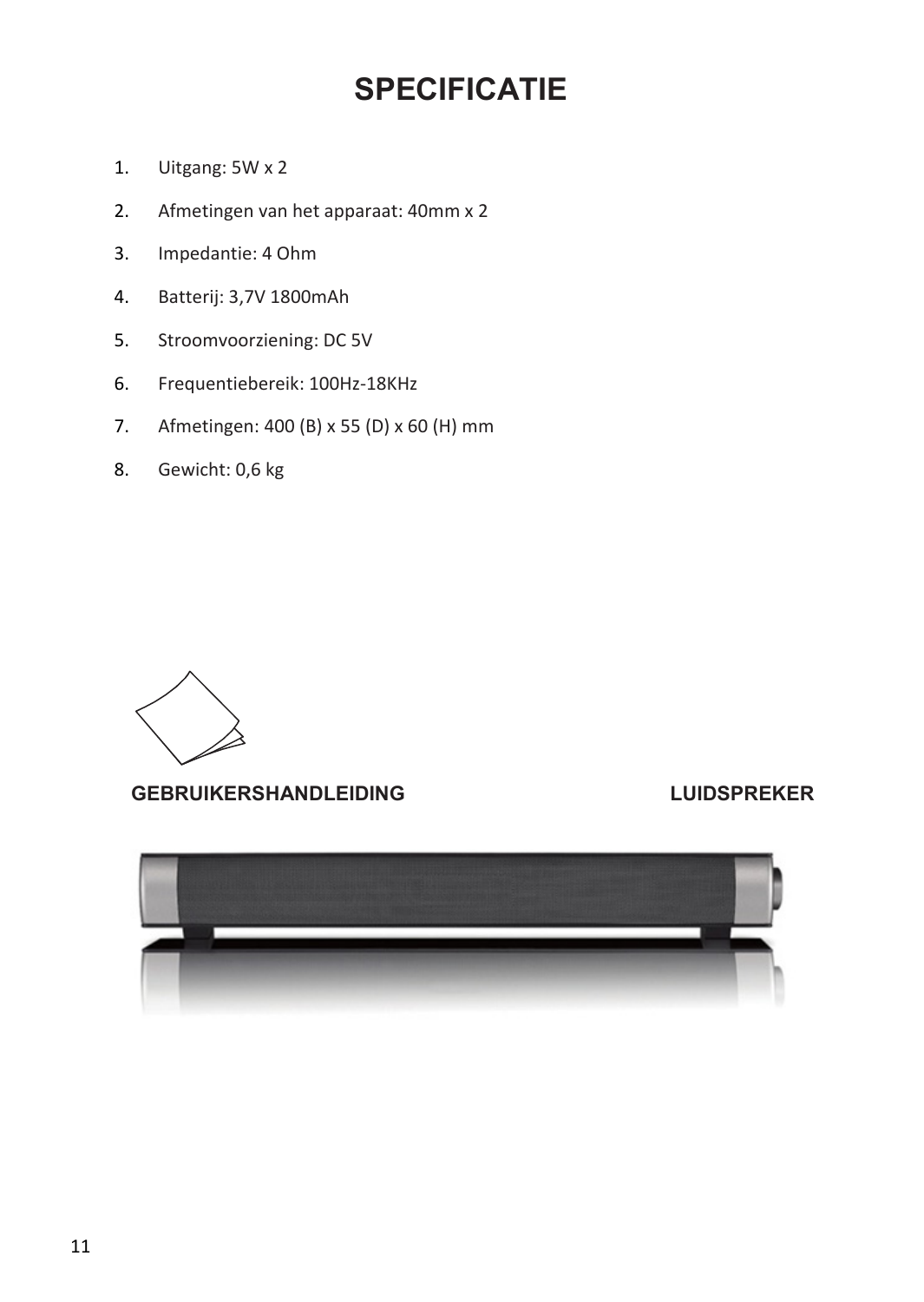# **ONDERDELEN & FUNCTIES**

#### CONTROLEER A.U.B. DE FUNCTIEINDICATOR VOORDAT U HET LUIDSPREKERSYSTEEM IN GEBRUIK NEEMT

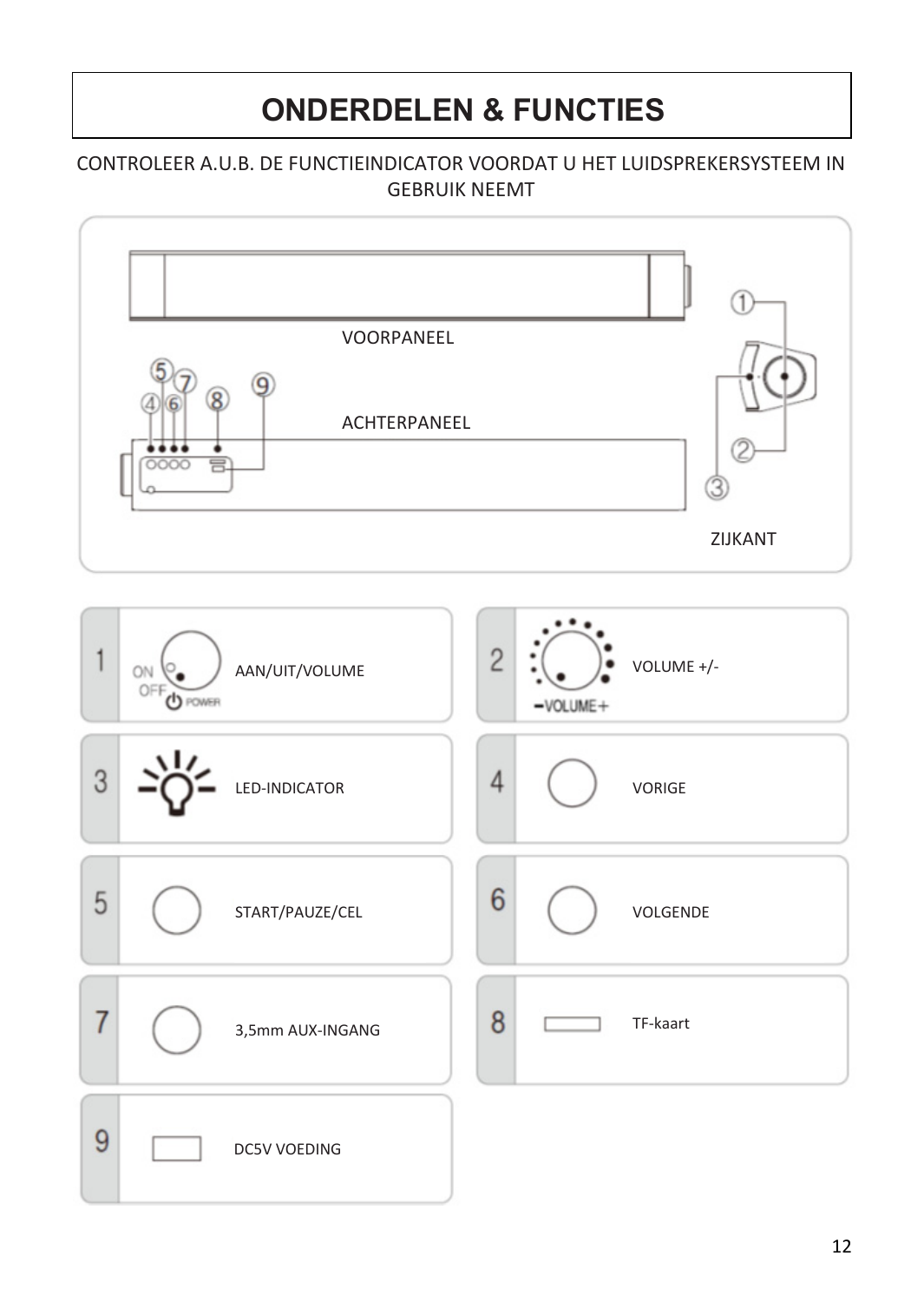# **DE ISB-020 GEBRUIKEN**

#### **1. BLUETOOTH-MODUS**

- 1.1 Bluetooth-versie: Bluetooth 3.0 specificaties, ondersteunt de formaten HSP, HFP, A2DP en AVRCP, Engelstalige notificaties, Bluetooth-paringnaam: ICES ISB-020
- 1.2 Draai de volumeknop om het apparaat in te schakelen; de blauwe LED-indicator zal vervolgens oplichten terwijl er een notificatiegeluid klinkt: INSCHAKELEN.
- 1.3 De BLUETOOTH-LED zal elke 100ms knipperen. Selecteer de paringnaam "ICES ISB-020" op uw mobiele telefoon en breng vervolgens de verbinding en paring tot stand. Als er om een wachtwoord wordt gevraagd, voer a.u.b."0000" in. De blauwe LED-indicator zal na de verbinding blijven branden terwijl er een notificatiegeluid klinkt: BLUETOOTH. Speel vervolgens muziek af in de Bluetooth-modus; de blauwe LED-indicator zal elke 1000ms traag knipperen. Wanneer een smartphone opnieuw met dit apparaat wordt gepaard, zal de verbinding automatisch tot stand worden gebracht.
- 1.4 Wanneer u tijdens het afspelen van muziek in de Bluetooth-modus een inkomende oproep ontvangt, dan zal de luidspreker de muziek stoppen en automatisch op gespreksmodus schakelen.
- 1.5 Wanneer u de Bluetooth-verbinding verbreekt, zal het notificatiegeluid "DISCONNECT" (loskoppelen) klinken en schakelt de luidspreker op zoekmodus.
- 1.6 Draai de volumeknop om het volume te verhogen of verlagen.

#### **2. LIJN-INGANGSMODUS**

- 2.1 Sluit een stereo kabel aan op de luidspreker, deze zal vervolgens op modus Lijn-in schakelen, terwijl het notificatiegeluid "LINE IN" (lijn in) klinkt. Gebruik nu uw mobiele telefoon of andere aangesloten geluidsbron om muziek af te spelen.
- 2.2 Modus AUX IN, blauwe LED brandt.
- 2.3 Koppel de stereo kabel los en de luidspreker zal automatisch op Bluetooth-modus schakelen.
- 2.4 Draai de volumeknop om het volume te verhogen of verlagen.

#### **3. TF-KAARTMODUS**

- 3.1 Schakel de luidspreker in en deze zal automatisch de Bluetooth-modus openen. Sluit nu een TF-kaart aan en de luidspreker zal op TF-kaartmodus schakelen. U kunt de TF-kaart ook aansluiten voordat u de luidspreker inschakelt. Wanneer u de luidspreker vervolgens inschakelt, zal deze automatisch schakelen op: KAARTMODUS
- 3.2 Wanneer u de muziek afspeelt, zal de blauwe LED elke 1000ms traag knipperen. Wanneer u de luidspreker pauzeert, stop de LED met knipperen en blijft deze constant branden.

#### **4. OPMERKING**

De maximale samplesnelheid van MP3-tracks is 44,1KHz.

#### **5. OPLADEN**

- 5.1 Gebruik de micro USB naar USB voedingskabel om de luidspreker aan te sluiten op een pc of 5V adapter; het laadproces zal vervolgens starten terwijl de rode LED-indicator oplicht.
- 5.2 De rode LED-indicator schakelt uit zodra het apparaat volledig is opgeladen.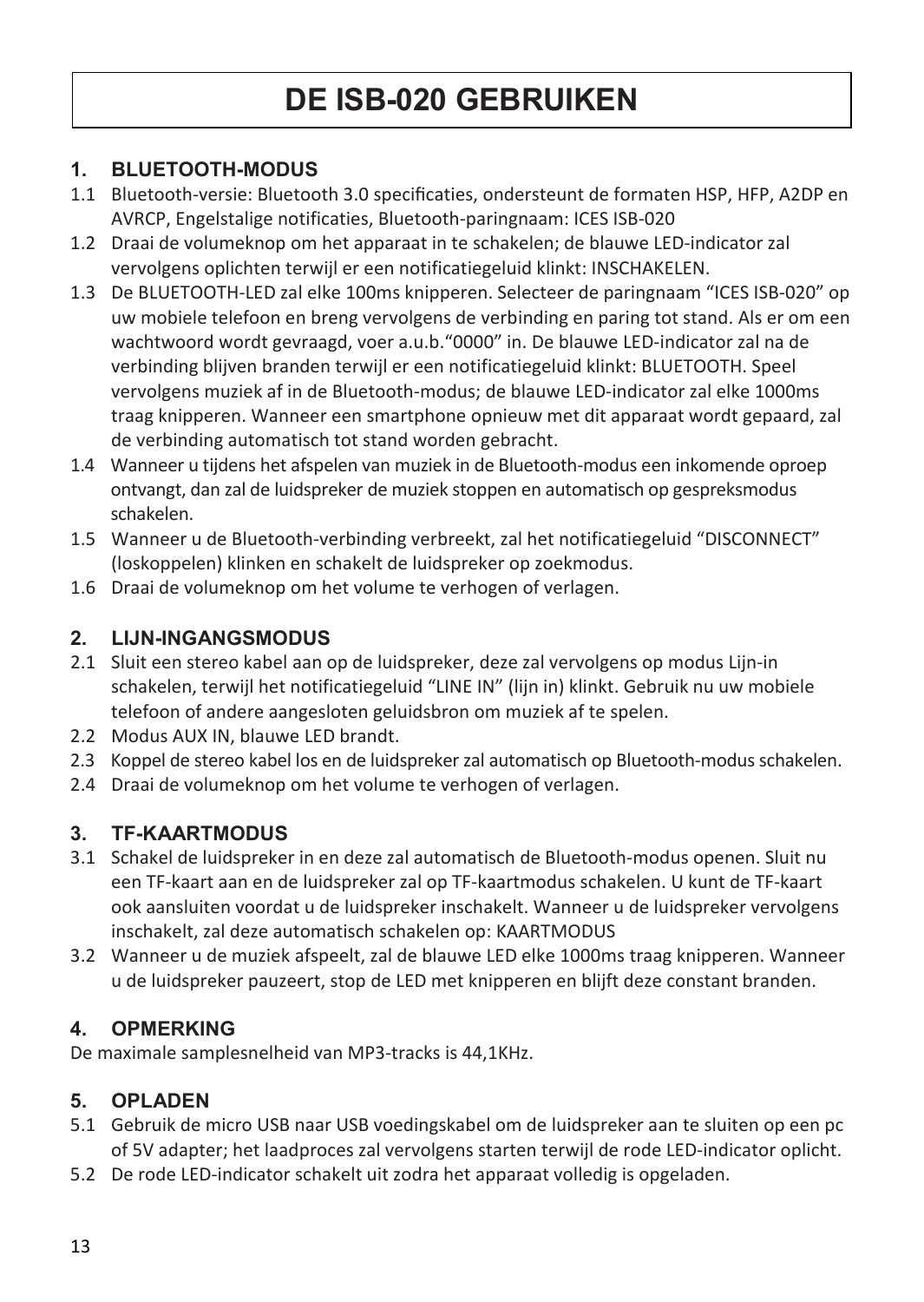#### **6. BESCHERMING TEGEN LAAG VERMOGEN**

Wanneer het batterijvermogen langer dan 15s lager is dan 3,3V, zal er een waarschuwing klinken: LOW BATTERY (lage batterij). Wanneer het batterijvermogen langer dan 15s lager is dan 3,1V, dan zal de luidspreker de notificatie "POWER OFF" (uitschakelen) laten horen en vervolgens uitschakelen.

#### **7. WERKING**

| <b>NAAM</b>     | <b>MODUS</b>                                                                                      |                                                                                                   |                                                                                                    |
|-----------------|---------------------------------------------------------------------------------------------------|---------------------------------------------------------------------------------------------------|----------------------------------------------------------------------------------------------------|
|                 | <b>BLUETOOTH</b>                                                                                  | <b>TF-KAART</b>                                                                                   | <b>AUX</b>                                                                                         |
| CEL/START/PAUZE | KLIK OP START/PAUZE OM VAN<br>KANAAL TE VERANDEREN, HOUD<br>INGEDRUKT OM VAN MODUS TE<br>WISSELEN | KLIK OP START/PAUZE OM VAN<br>KANAAL TE VERANDEREN, HOUD<br>INGEDRUKT OM VAN MODUS TE<br>WISSELEN | KLIK OP START/PAUZE OM VAN<br>KANAAL TE VERANDEREN, HOUD<br>INGEDRUKT OM VAN MODUS TE<br>WISSELEN. |
| <b>VORIGE</b>   | <b>KLIK VOOR VORIGE</b>                                                                           | KLIK VOOR VORIGE,<br><b>HOUD INGEDRUKT OM</b><br>TERUG TE GAAN                                    | <b>GFFN FUNCTIF</b>                                                                                |
| VOLGENDE        | KLIK VOOR VOLGENDE                                                                                | KLIK VOOR VOLGENDE,<br><b>HOUD INGFDRUKT OM</b><br><b>VOORUIT TE SPOELEN</b>                      | <b>GFFN FUNCTIF</b>                                                                                |

Dit product werkt op 2400 - 2483,5 MHz en is ontworpen om alleen te worden gebruikt in een normale huishoudelijke omgeving. Dit product is geschikt voor dit doel binnen alle EU-landen.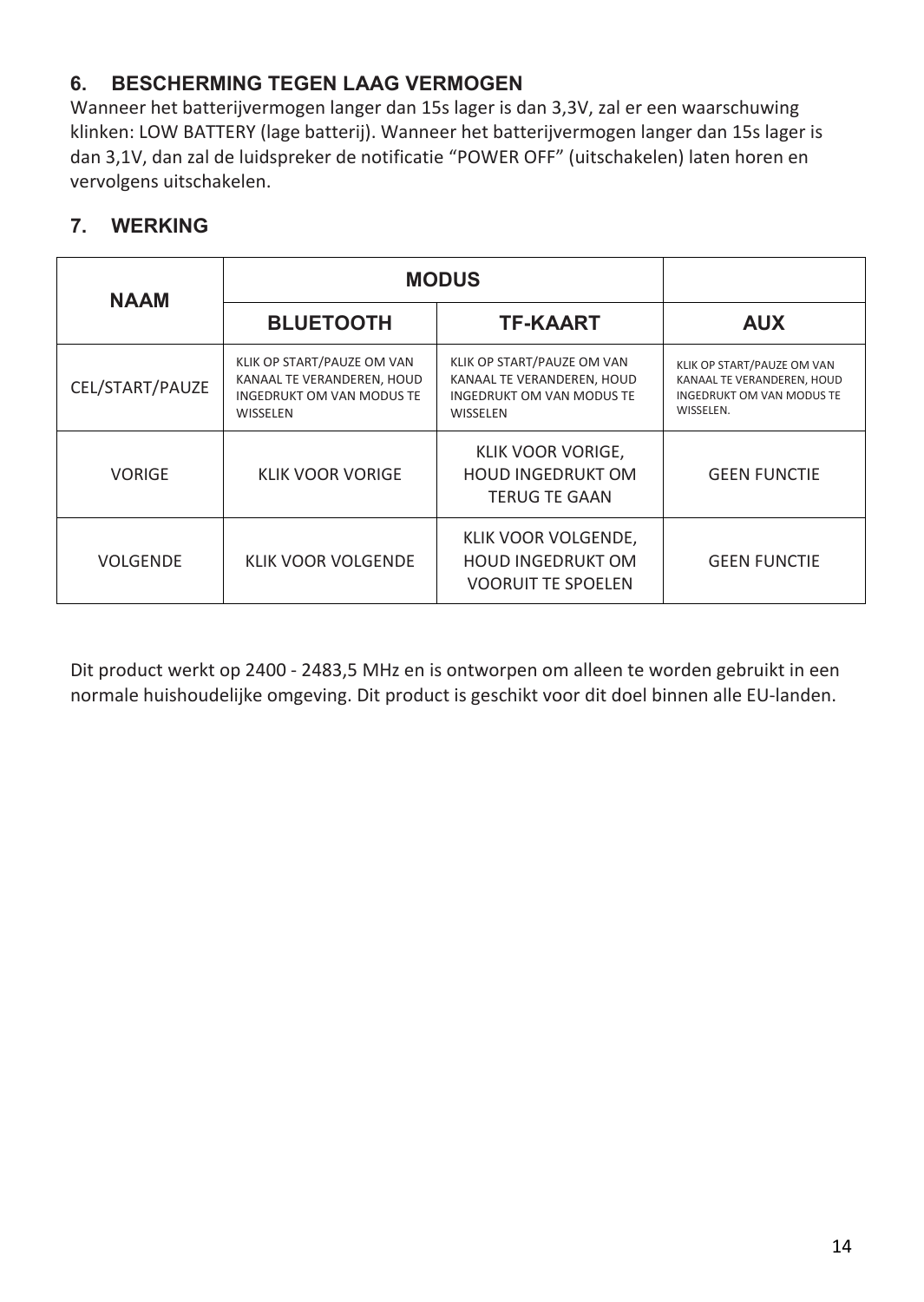#### **GARANTIE**

ICES biedt service en garantie aan overeenkomstig met de Europese wetgeving. Dit houdt in dat in het geval van reparaties (zowel tijdens en na de garantieperiode), u uw lokale handelaar moet contacteren. Belangrijke opmerking: Het is niet mogelijk om producten die gerepareerd moeten worden direct naar ICES te sturen.

Belangrijke opmerking: De garantie verloopt als een onofficieel servicecenter het apparaat op wat voor manier dan ook heeft geopend, of er toegang toe heeft gekregen.

Het apparaat is niet geschikt voor professioneel gebruik. In het geval van professioneel gebruik worden alle garantieverplichtingen van de fabrikant nietig verklaard.

#### **DISCLAIMER**

Er worden regelmatig updates in de firmware en/of hardwarecomponenten gemaakt. Daardoor kunnen gedeelten van de instructie, de specificaties en afbeeldingen in deze documentatie enigszins verschillen van uw eigen situatie. Alle onderwerpen die staan beschreven in deze handleiding zijn bedoeld als illustratie en zijn niet van toepassing op specifieke situaties. Aan de beschrijving in dit document kunnen geen rechten worden ontleend.

#### **VERWIJDEREN VAN HET OUDE APPARAAT**



Dit symbool geeft aan dat het betreffende elektrische product of de batterij niet moet worden verwijderd als algemeen huishoudelijk afval in Europa. Zorg voor een juiste afvalverwerking door het product en de batterij in overeenstemming met alle van toepassing zijnde lokale wetten voor het verwijderen van elektrische apparatuur of batterijen te verwijderen. Als u dit doet, helpt u de natuurlijke hulpbronnen te behouden en de standaard van milieubescherming te verbeteren bij de behandeling en verwijdering van elektrisch afval (Afgedankte Elektrische en Elektronische Apparatuur).

### **CE-MARKERING**  F

Producten met een CE-keurmerk houden zich aan de EMC-richtlijn (2014/30/EU) en de Richtlijn voor Lage Voltage (2014/35/EU) uitgegeven door de Europese Commissie.

Hierbij verklaart Lenco Benelux BV, Thermiekstraat 1a, 6361 HB Nuth, Nederland, dat dit product voldoet aan de essentiële eisen en andere relevante bepalingen van Richtlijn 1999/5/EU.

De verklaring van confirmiteit kan worden geraadpleegd op www.ices-electronics.com

#### **SERVICE**

Voor meer informatie en ondersteuning van onze hulpdienst, bezoek a.u.b. www.ices-electronics.com Lenco Benelux BV, Thermiekstraat 1a, 6361 HB, Nederland.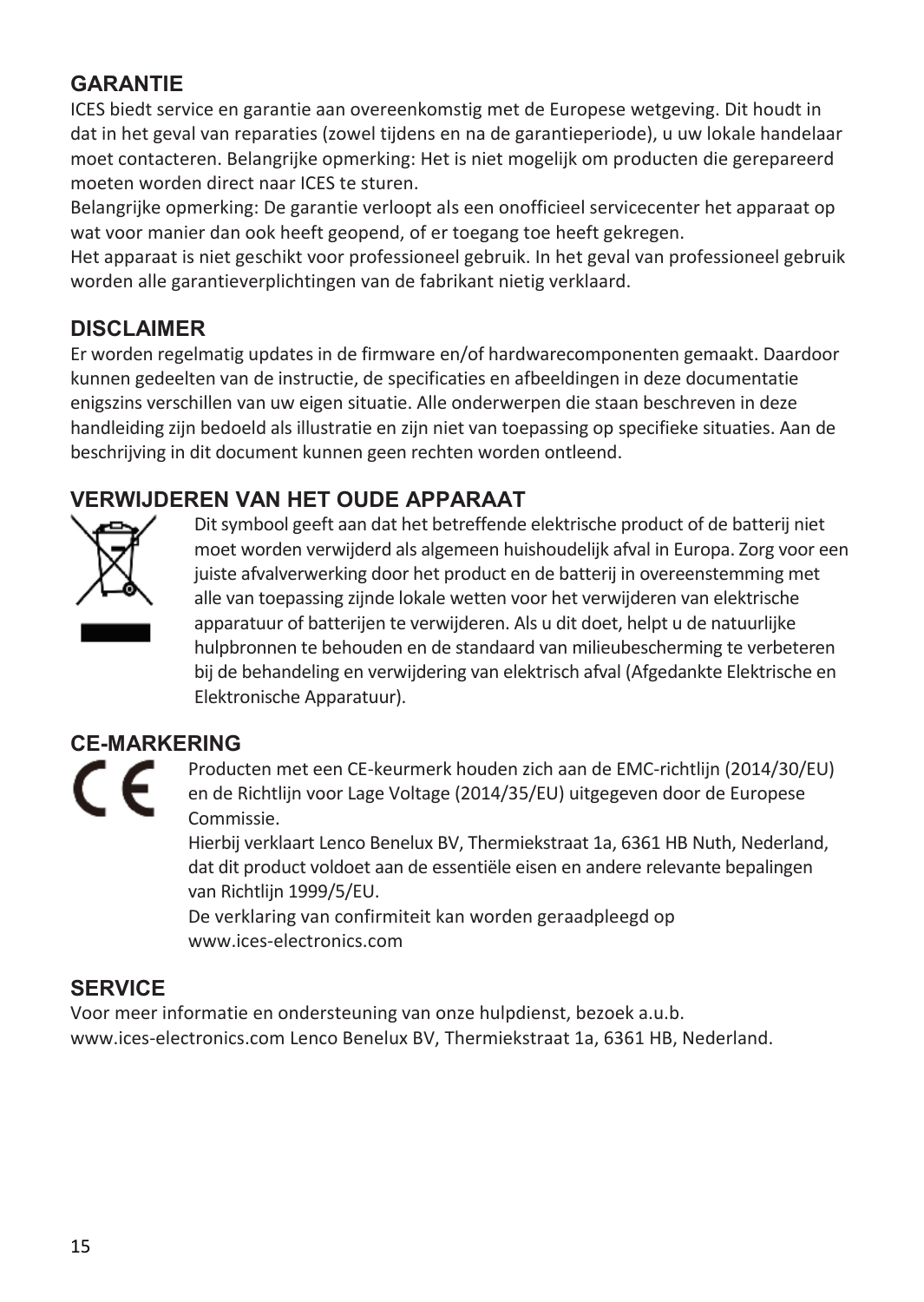#### **SICHERHEITSANWEISUNGEN**

Lesen und befolgen Sie alle Warnungen und Anweisungen, bevor Sie dieses Produkt verwenden.

- 1. Das Gerät darf weder Tropf- noch Spritzwasser ausgesetzt werden und es dürfen keine mit Flüssigkeit gefüllten Behälter wie z.B. Vasen auf das Gerät oder in der Nähe des Gerätes gestellt werden.
- 2. Um das Gerät vollständig vom Netz zu trennen, muss der Netzstecker des Gerätes vom Stromnetz getrennt werden, wobei die zu trennende Einheit den Netzstecker des Gerätes bezeichnet.
- 3. Der Netzstecker darf nicht blockiert werden und muss während des bestimmungsgemäßen Gebrauchs immer leicht erreichbar sein.
- 4. Die Batterie darf keiner extremen Hitze wie z.B. Sonnenschein, Feuer o.ä. ausgesetzt werden.
- 5. Für eine ausreichende Kühlung des Geräts ist um dieses herum mindestens ein Freiraum von 10 cm zu lassen.
- 6. Die Ventilation darf nicht durch Abdecken der Ventilationsöffnungen durch Gegenstände wie Zeitungen, Tischdecken, Gardinen o.ä. behindert werden.
- 7. Stellen Sie kein offenes Feuer wie z.B. angezündete Kerzen auf das Gerät.
- 8. Bei der Batterieentsorgung sind die Entsorgungsvorschriften einzuhalten.
- 9. Das Gerät ist nur für die Verwendung bei gemäßigtem Klima bestimmt. Sehr kalte oder heiße Umgebungen sind zu vermeiden.
- 10. Das Typenschild befindet sich an der Unterseite des Geräts.
- 11. Dieses Gerät ist nicht zur Benutzung durch Personen (auch Kinder) mit physischen, sensorischen oder mentalen Beeinträchtigungen oder ohne ausreichender Erfahrung vorgesehen, es sei denn, sie werden durch eine verantwortliche Person beaufsichtigt oder wurden in die ordnungsgemäße Bedienung des Gerätes durch eine für ihre Sicherheit verantwortlichen Person eingewiesen.
- 12. Dieses Produkt ist nur für den Hausgebrauch und nicht für gewerbliche oder industrielle Zwecke bestimmt.
- 13. Stellen Sie sicher, dass das Gerät in einer stabilen Position aufgestellt ist. Schäden, die durch Verwendung dieses Produkts in einer instabilen Position oder durch Nichtbeachtung der anderen in diesem Handbuch enthaltener Warnungen und Vorwarnung entstehen, werden nicht durch die Garantie abgedeckt.
- 14. Entfernen Sie niemals das Gehäuse dieses Geräts.
- 15. Stellen Sie dieses Gerät niemals auf andere elektrische Geräte.
- 16. Verwenden oder bewahren Sie dieses Produkt nicht an Orten auf, in denen es direkter Sonneneinstrahlung, Hitze, übermäßigem Staub oder Vibration ausgesetzt ist.
- 17. Reinigen Sie dieses Produkt nicht mit Wasser oder anderen Flüssigkeiten.
- 18. Blockieren Sie nicht die Schlitze und Öffnungen in dieses Produkts.
- 19. Schieben Sie keine Fremdkörper in die Schlitze und Öffnungen in dieses Produkts.
- 20. Ermöglichen Sie Kindern nicht den Zugriff auf Plastiktüten.
- 21. Vergewissern Sie sich, dass die Spannungsangaben auf dem Typenschild des Geräts mit der Spannungsversorgung in Ihrem Haushalt übereinstimmen (Das Typenschild befindet sich an der Rückseite des Geräts).
- 22. Verhindern Sie, dass das Netzkabel eingequetscht oder darauf getreten wird, insbesondere an den Steckern, Steckdosen und der Stelle, an der das Kabel aus dem Gerät austritt.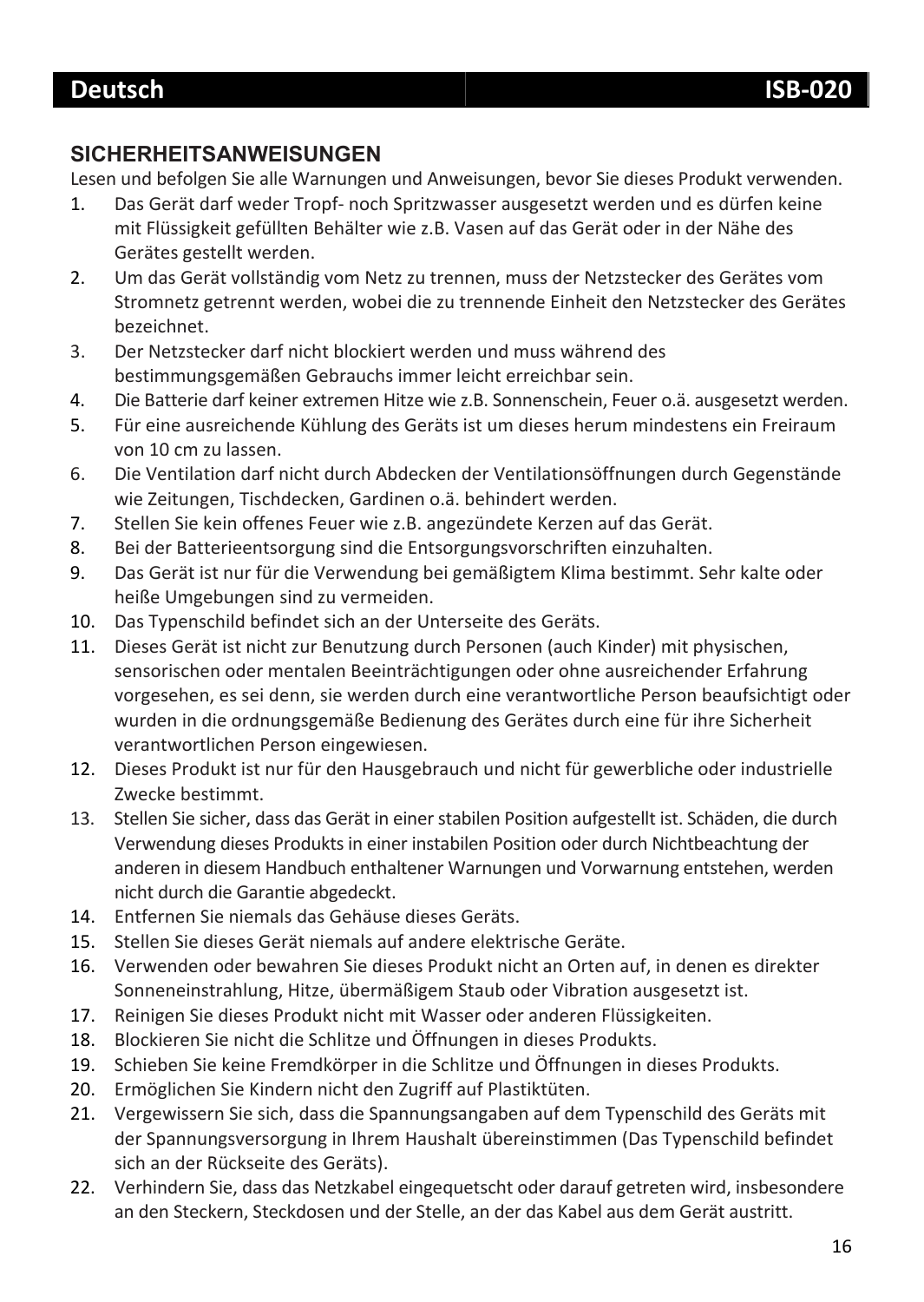- 23. Benutzen Sie nur vom Hersteller empfohlene Erweiterungen/Zubehörteile.
- 24. Sprechen Sie alle Eingriffe mit qualifiziertem Fachpersonal ab. Eingriffe werden notwendig, wenn das Gerät in irgendeiner Weise beschädigt wurde, beispielsweise am Netzkabel oder am Netzstecker oder wenn Flüssigkeit in das Gerät gelangt ist bzw. Gegenstände in das Gerät gefallen sind, das Gerät Regen oder Feuchtigkeit ausgesetzt war, es heruntergefallen ist oder nicht ordnungsgemäß funktioniert.
- 25. Verwenden Sie weder ein beschädigtes Netzkabel noch einen beschädigten Stecker oder eine lockere Steckdose. Nichtbeachtung kann zu Brand oder elektrischem Schock führen.



#### **ACHTUNG**

- Entfernen Sie niemals das Gehäuse dieses Geräts.
- Stellen Sie das Gerät niemals auf andere elektrische Geräte.

#### **HINWEIS**

Beachten Sie bei der Entsorgung des Geräts folgende Hinweise: Alle Batterien und Akkus müssen aus dem Produkt entfernt werden (Entfernung von Altbatterien und alten Akkus).

Lassen Sie die integrierte Batterie des Geräts nur von einem Experten entfernen.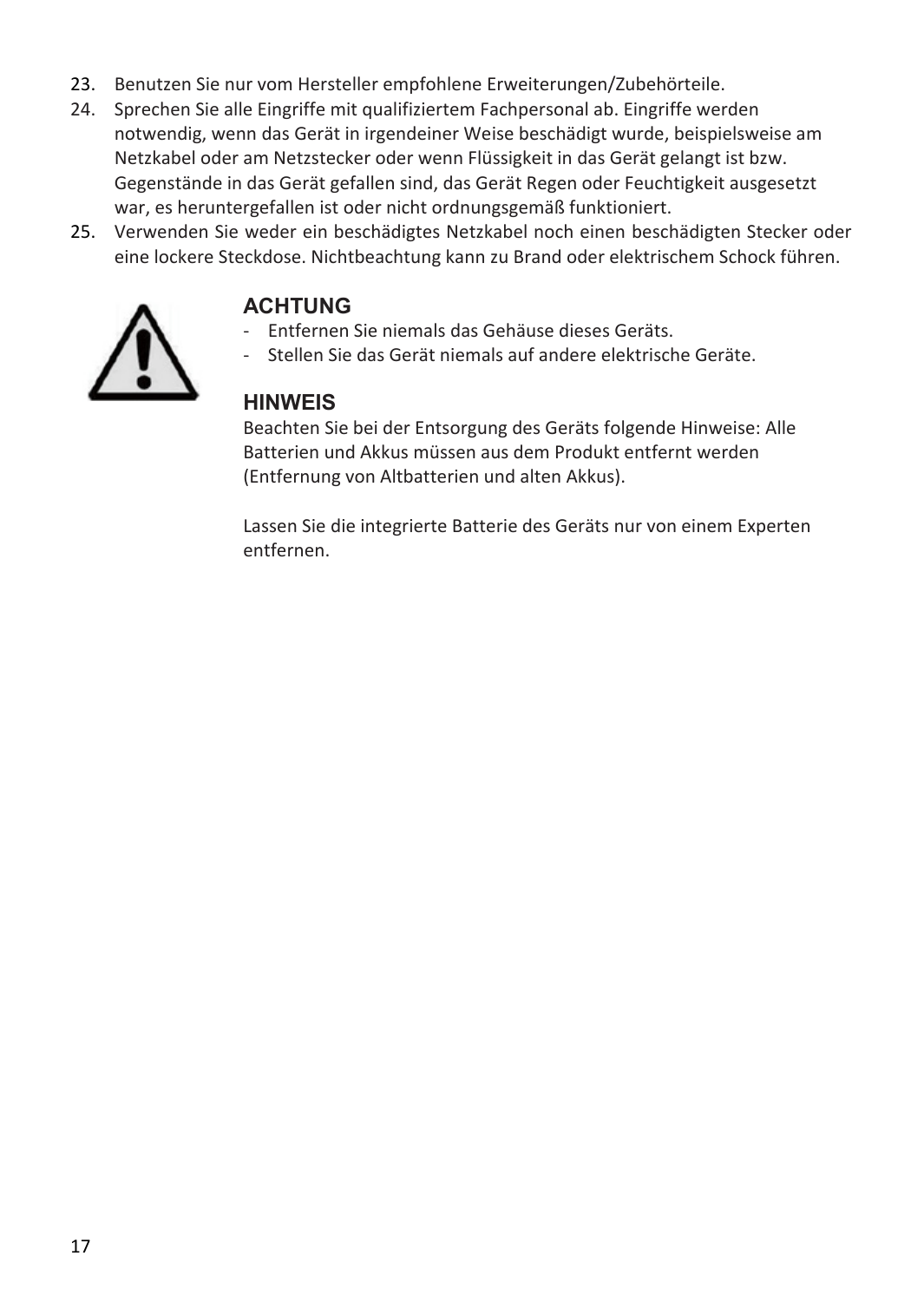### **TECHNISCHE DATEN**

- 1. Ausgangsleistung: 2 x 5 W
- 2. Geräteabmessung: 2 x 40 mm
- 3. Widerstand: 4 Ohm
- 4. Batterie: 3,7 V/1800 mAh
- 5. Versorgungsspannung: 5 V DC
- 6. Frequenzbereich: 100 Hz 18 kHz
- 7. Abmessungen: 400 (B) x 55 (T) x 60 (H) mm
- 8. Gewicht: 0,6 kg



**BEDIENUNGSANLEITUNG LAUTSPRECHER**

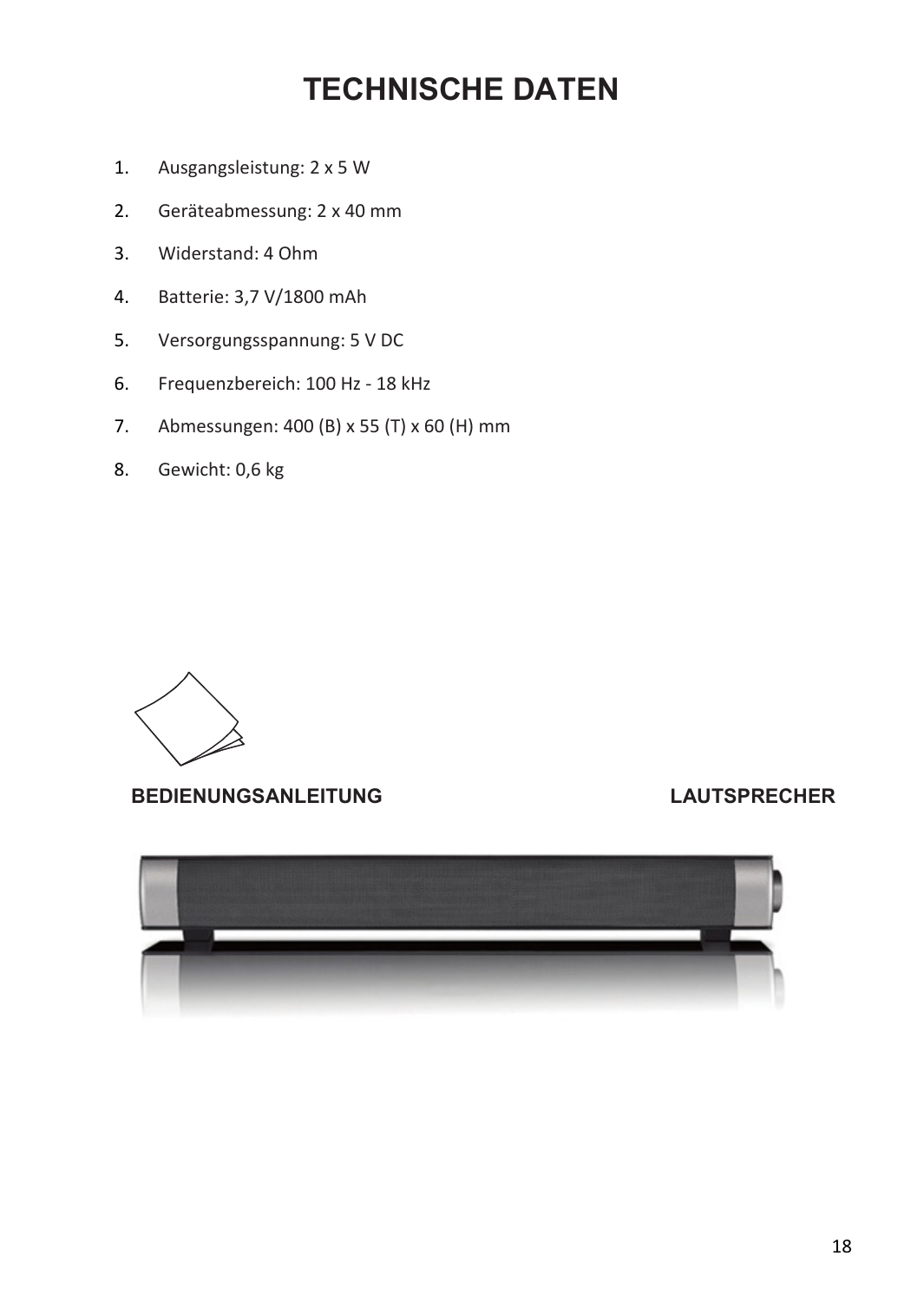### **ELEMENTE UND FUNKTION**

#### BITTE ÜBERPRÜFEN SIE DIE FUNKTIONSANZEIGE, BEVOR SIE DAS LAUTSPRECHERSYSTEM VERWENDEN

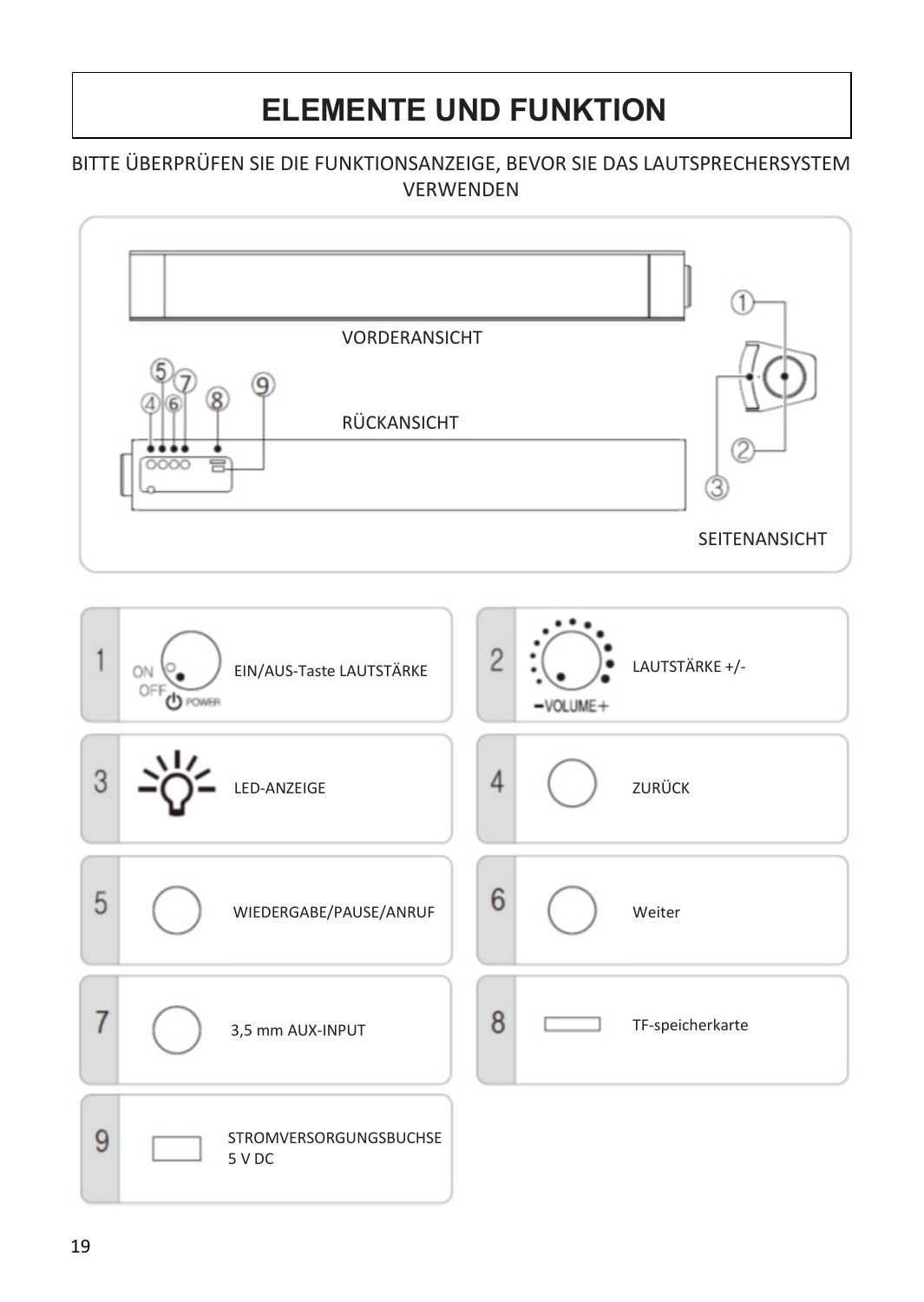### **HANDHABUNG IHRES ISB-20**

#### **1. BLUETOOTH-MODUS**

- 1.1 Bluetooth-Version: Bluetooth-3.0-Spezifikation, unterstützte Profile: HSP, HFP, A2DP und AVRCP, englische Sprachbenachrichtigung, Bluetooth-Kopplungsname: ICES ISB-020
- 1.2 Drehen Sie zum Einschalten des Lautsprechers den Lautstärkeregler. Die blaue LED-Bluetooth-Anzeige beginnt zu leuchten und es ertönt die Benachrichtigung: POWER ON (Das Gerät wurde eingeschaltet).
- 1.3 Die BLUETOOTH-LED blinkt nun im Intervall von 100 ms. Suchen Sie jetzt mit Ihrem Mobiltelefon nach "ICES ISB-020". Verbinden Sie das Mobiltelefon mit dem Lautsprecher und koppeln Sie beide Geräte anschließend. Geben Sie bei einer eventuellen Passwortabfrage "0000" ein. Nach erfolgreicher Kopplung leuchtet die blaue LED-Anzeige permanent und es ertönt die Benachrichtigung: BLUETOOTH. Wenn Sie Musik im Bluetooth-Modus wiedergeben, dann blinkt die blaue LED-Anzeige langsam im 1000-ms-Takt. Smartphones verbinden sich bei erneuter Kopplung mit dem Lautsprecher automatisch.
- 1.4 Wenn Sie während der Musikwiedergabe im Bluetooth-Modus einen Anruf bekommen, dann beendet der Lautsprecher die Musikwiedergabe und wechselt automatisch in den Sprachanruf-Modus.
- 1.5 Wenn Sie die Bluetooth-Verbindung trennen, dann ertönt die Benachrichtigung "DISCONNECT" (Trenne Verbindung) und der Lautsprecher wechselt in den Suchmodus.
- 1.6 Drehen Sie für eine Erhöhung oder Verringerung des Lautstärkepegels den Lautstärkeregler.

#### **2. LINE-IN-MODUS**

- 2.1 Wenn Sie den Lautsprecher über ein Stereokabel verbinden, dann wechselt der Lautsprecher in den LINE-IN-Modus und es ertönt die Benachrichtigung "LINE IN" (LINE-IN). Danach können Sie über Ihr Smartphone oder jedes andere so verbundene Gerät Musik wiedergeben.
- 2.2 Im AUX-IN-Modus leuchtet die blaue LED permanent.
- 2.3 Wenn Sie das Stereokabel wieder herausziehen, dann wechselt der Lautsprecher automatisch in den Bluetooth-Modus.
- 2.4 Drehen Sie für eine Erhöhung oder Verringerung des Lautstärkepegels den Lautstärkeregler.

#### **3. TF-SPEICHERKARTENMODUS**

- 3.1 Wenn Sie den Lautsprecher einschalten, wechselt er automatisch in den Bluetooth-Modus. Stecken Sie nun eine TF-Speicherkarte in den Kartenslot, wechselt der Lautsprecher in den TF-Speicherkartenwiedergabemodus. Wenn Sie jedoch die TF-Speicherkarte in den Kartenslot stecken, bevor Sie den Lautsprecher einschalten, dann wechselt der Lautsprecher beim Einschalten direkt in den: KARTEN-Modus.
- 3.2 Während der Musikwiedergabe leuchtet die blaue LED und blinkt langsam alle 1000 ms. Wenn Sie die Musikwiedergabe pausieren, dann hört die LED auf zu blinken. Wenn Sie nun die Musikwiedergabe fortsetzen, dann blinkt die LED wieder usw.

#### **4. HINWEIS**

Die maximale Samplerate für MP3-Dateien beträgt 44,1 kHz.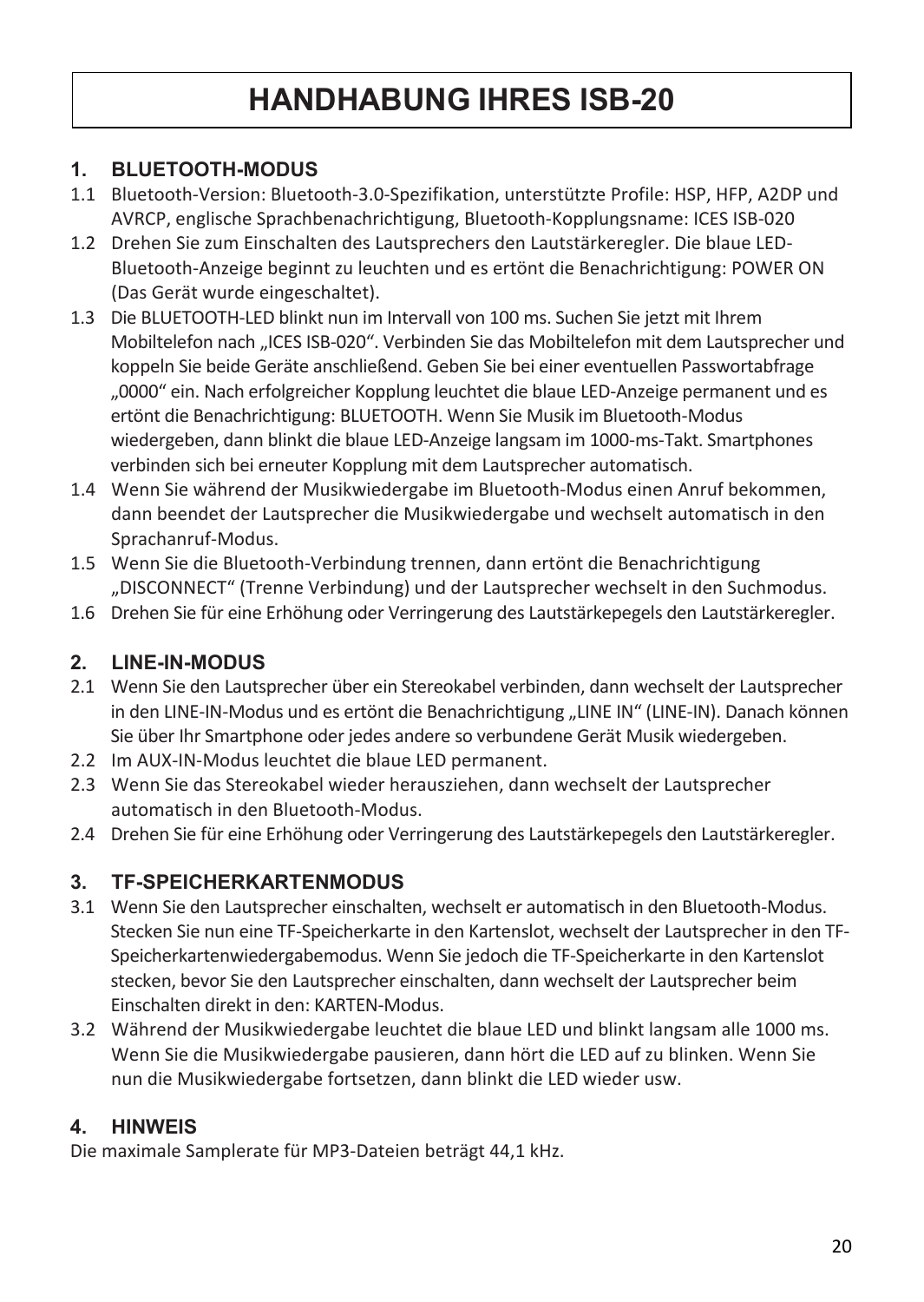#### **5. AUFLADEN**

- 5.1 Wenn Sie über ein microUSB-auf-USB-Stromkabel den Lautsprecher an einen PC oder ein 5-V-Netzteil an den Lautsprecher anschließen, dann beginnt automatisch der Aufladevorgang und die rote LED-Anzeige leuchtet.
- 5.2 Wenn die Batterie vollständig aufgeladen ist, erlischt die rote LED-Anzeige.

#### **6. TIEFENTLADESCHUTZ**

Wenn die Batteriespannung für mehr als 15 Sekunden weniger als 3,3 V beträgt, dann ertönt die Warnmeldung: LOW BATTERY (Batterieladung gering). Wenn dann die Batteriespannung für mehr als 15 Sekunden weniger als 3,1 V beträgt, dann ertönt die Benachrichtigung "POWER OFF" (Schalte Gerät aus) und das Gerät schaltet sich aus.

#### **7. BEDIENUNG**

|                           | <b>MODUS</b>                                                                                                      |                                                                                                         |                                                                                                   |
|---------------------------|-------------------------------------------------------------------------------------------------------------------|---------------------------------------------------------------------------------------------------------|---------------------------------------------------------------------------------------------------|
| <b>NAME</b>               | <b>BLUETOOTH</b>                                                                                                  | TF-<br><b>SPEICHERKARTE</b>                                                                             | <b>AUX</b>                                                                                        |
| CELL/WIEDERGABE/<br>PAUSE | KLICKEN WIEDERGABE/<br>PAUSE, KANALWECHSEL,<br><b>LANGES DRÜCKEN</b><br><b>WECHSELT IN EINEN</b><br>ANDEREN MODUS | <b>KLICKEN WIEDERGABE/</b><br>PAUSE, KANALWECHSEL,<br>LANGES DRÜCKEN WECHSELT<br>IN FINEN ANDEREN MODUS | KLICKEN WIEDERGABE/<br>PAUSE, KANALWECHSEL,<br>LANGES DRÜCKEN WECHSELT<br>IN EINEN ANDEREN MODUS. |
| ZURÜCK                    | KLICKEN FÜR<br><b>VORHERIGEN TITEL</b>                                                                            | KLICKEN FÜR<br><b>VORHERIGEN TITEL,</b><br>LANGES DRÜCKEN FÜR<br><b>SCHNELL</b><br>ZURÜCKSPULEN         | <b>KFINF FUNKTION</b>                                                                             |
| Weiter                    | KLICKEN FÜR<br>NÄCHSTEN TITEL                                                                                     | <b>KLICKEN FÜR</b><br>NÄCHSTEN TITEL,<br>LANGES DRÜCKEN FÜR<br><b>SCHNELL VORSPULEN</b>                 | <b>KFINF FUNKTION</b>                                                                             |

Dieses Produkt arbeitet im Frequenzbereich von 2400 bis 2483,5 MHz und darf nur in einer normalen häuslichen Umgebung verwendet werden. Es ist für die Verwendung in allen EU-Ländern geeignet.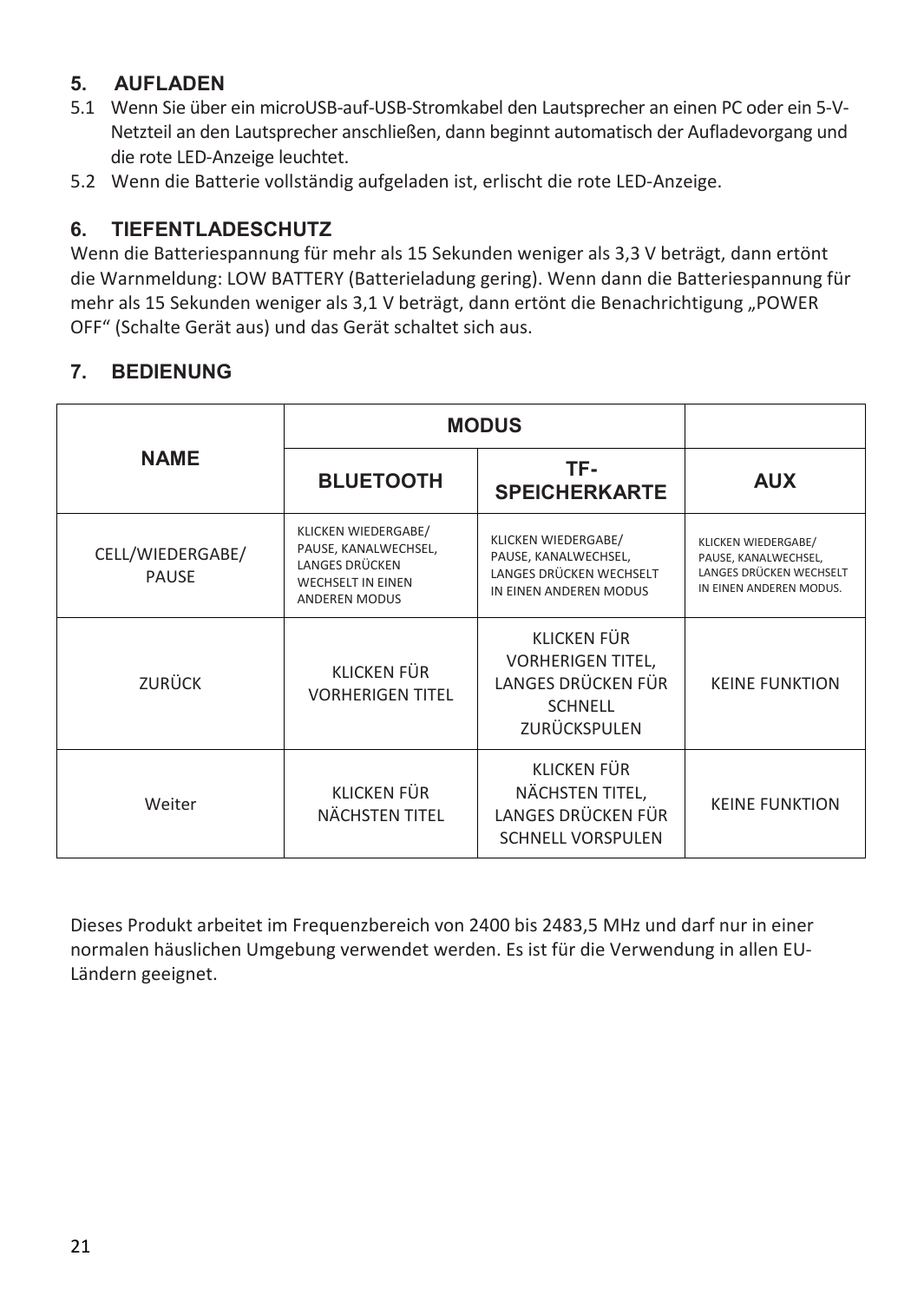#### **GARANTIE**

ICES bietet Leistungen und Garantien im Einklang mit Europäischem Recht. Im Falle von Reparaturen (sowohl während als auch nach Ablauf der Garantiezeit) sollten Sie deshalb Ihren Einzelhändler kontaktieren. Wichtiger Hinweis: Es ist nicht möglich, Geräte für Reparaturen direkt an ICES zu schicken.

Wichtiger Hinweis: Falls dieses Gerät von einem nicht autorisierten Kundendienst geöffnet oder darauf zugegriffen wird, erlischt die Garantie.

Dieses Gerät ist nicht für professionelle Zwecke geeignet. Falls das Gerät für professionelle Zwecke eingesetzt wird, erlöschen alle Garantieverpflichtungen seitens des Herstellers.

#### **HAFTUNGSAUSSCHLUSS**

Aktualisierungen der Firmware und/oder Hardware-Komponenten werden regelmäßig durchgeführt. Daher können einige der Anweisungen, Spezifikationen und Abbildungen in dieser Dokumentation von Ihrer individuellen Situation abweichen. Alle in diesem Handbuch beschriebenen Elemente dienen nur zur Illustration und treffen auf Ihre individuelle Situation möglicherweise nicht zu. Aus der in diesem Handbuch getätigten Beschreibung können keine Rechtsansprüche oder Leistungsanforderungen geltend gemacht werden.

#### **ENTSORGUNG DES ALTGERÄTS**



Dieses Symbol zeigt an, dass das entsprechende Produkt oder dessen Batterie in Europa nicht mit dem normalen Hausmüll entsorgt werden darf. Um die ordnungsgemäße Abfallbehandlung des Produkts und dessen Batterie zu gewährleisten, müssen diese im Einklang mit allen anwendbaren örtlichen Vorschriften zur Entsorgung von Elektrogeräten und Batterien entsorgt werden. Dabei helfen Sie, natürliche Ressourcen zu schonen und Umweltschutzstandards zur Verwertung und Entsorgung von Altgeräten aufrecht zu halten (Waste Electrical and Electronic Equipment Directive).

#### **CE-KENNZEICHEN**



Produkte mit der CE Kennzeichnung entsprechen der EMV-Richtlinie (2014/30/EU) und der Niederspannungsrichtlinie (2014/35/EU), herausgegeben von der Kommission der Europäischen Gemeinschaft.

Lenco Benelux BV, Thermiekstraat 1a, 6361 HB Nuth, Die Niederlande, erklärt hiermit, dass dieses Produkt den grundlegenden Anforderungen und anderen Vorschriften der Richtlinie 1999/5/EC entspricht.

Die Konformitätserklärung kann unter folgendem Link abgerufen werden: www.ices-electronics.com

#### **SERVICE**

Bitte besuchen Sie für unseren Helpdesk-Support und weitere Informationen unsere Homepage unter: www.ices-electronics.com Lenco Benelux BV; Thermiekstraat 1a, 6361 HB, The Netherlands.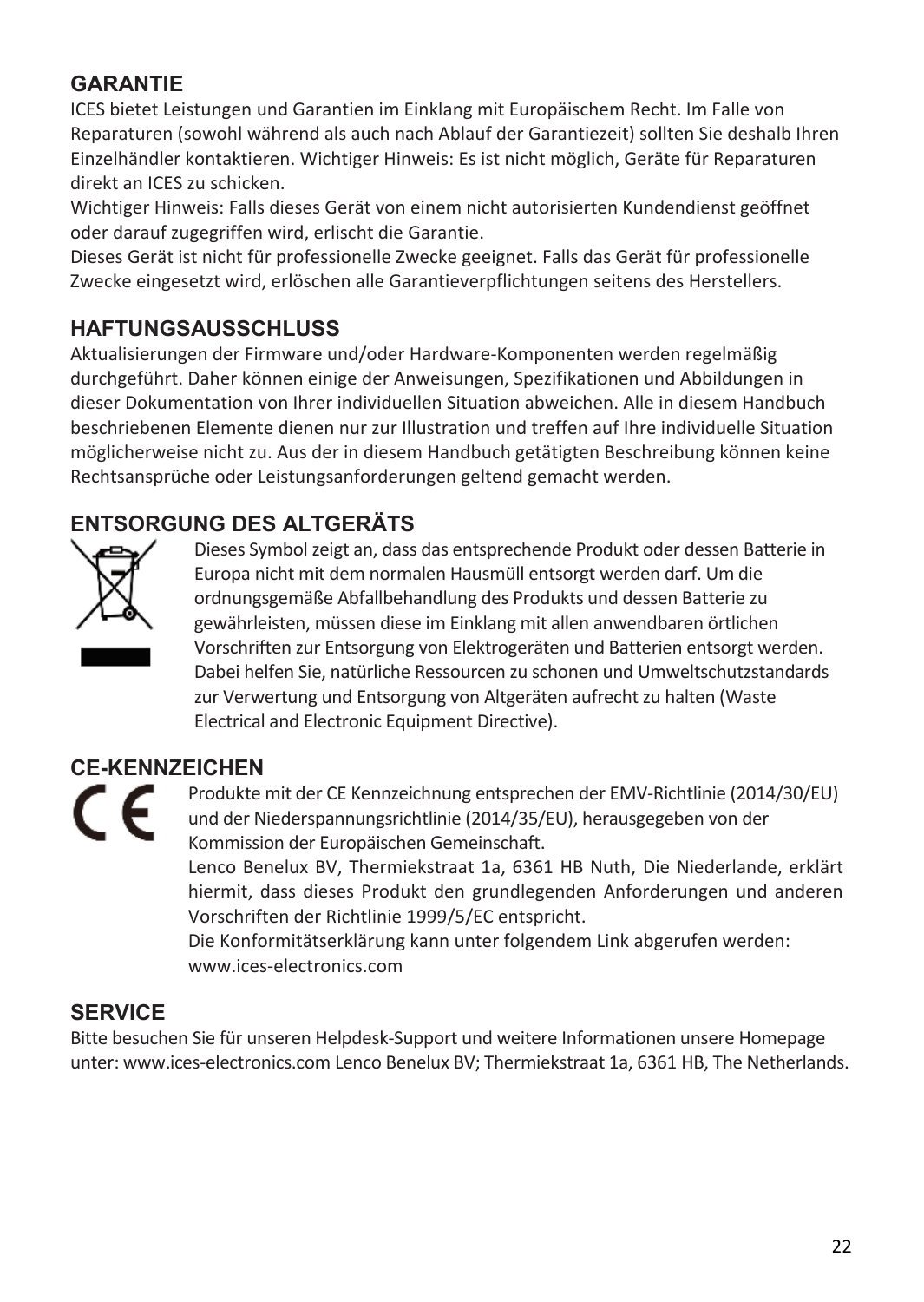#### **PRÉCAUTIONS D'EMPLOI**

Avant d'utiliser ce produit, lisez et suivez bien tous les avertissements et toutes les instructions.

- 1. L'appareil ne doit pas être exposé aux fuites et aux éclaboussures et assurez-vous qu'aucun objet rempli de liquides, comme des vases, ne soit placé sur ou près de l'appareil.
- 2. Pour que l'alimentation soit parfaitement déconnectée, la fiche d'alimentation de l'appareil doit être débranchée de la prise secteur.
- 3. La fiche de l'appareil ne doit pas être obstruée ou doit être facilement accessible pendant l'utilisation.
- 4. Les piles ne doivent pas être exposées à une chaleur excessive telle que la lumière du soleil, des flammes, etc.
- 5. Une distance minimum de 10 cm autour de l'appareil est nécessaire pour que l'aération soit suffisante.
- 6. L'aération ne doit pas être bloquée en obstruant les orifices d'aération avec des objets tels que des journaux, des nappes, des rideaux, etc.
- 7. Ne posez pas de source de flamme nue, comme une bougie allumée, sur l'appareil.
- 8. Veuillez considérer les questions environnementales lors de la mise au rebut des piles.
- 9. L'appareil ne peut être utilisé que dans des climats tempérés, des environnements extrêmement froids ou chauds doivent être évités.
- 10. La plaque signalétique se situe sous l'appareil.
- 11. Cet appareil n'est pas destiné à être utilisé par des personnes (enfants compris) souffrant de handicaps physiques, sensoriels ou mentaux, ou manquant d'expérience et de connaissances, sauf si elles sont sous surveillance ou ont reçu des instructions sur l'utilisation correcte de l'appareil par la personne qui est responsable de leur sécurité.
- 12. Cet appareil est réservé à un usage privé, et non pas à un usage commercial ni industriel.
- 13. Vérifiez que l'appareil est en position stable. La garantie ne couvre pas les dégâts occasionnés par l'utilisation de cet appareil en position instable ou par la non-observation de tout autre avertissement ou précaution contenus dans ce mode d'emploi.
- 14. Ne retirez jamais le boîtier de l'appareil.
- 15. Ne placez jamais cet appareil sur un autre appareil électrique.
- 16. N'utilisez et ne rangez pas ce produit au soleil, à la chaleur, à la poussière ou à des vibrations excessives.
- 17. N'utilisez pas d'eau ou d'autres liquides pour nettoyer ce produit.
- 18. Ne bloquez ni ne recouvrez les fentes et orifices de ce produit.
- 19. N'insérez pas de corps étrangers dans les fentes ni dans les trous du produit.
- 20. Ne laissez pas les sacs en plastique à la portée des enfants.
- 21. Vérifiez que la tension figurant sur la plaque signalétique de votre appareil correspond à celle de votre secteur (la plaque signalétique se situe à l'arrière de l'appareil).
- 22. Protégez le cordon d'alimentation (personne ne doit marcher dessus et il ne doit pas être pincé en particulier au niveau des prises), les prises de courant et le point où les prises sortent de l'appareil.
- 23. Utilisez uniquement les accessoires recommandés par le fabricant.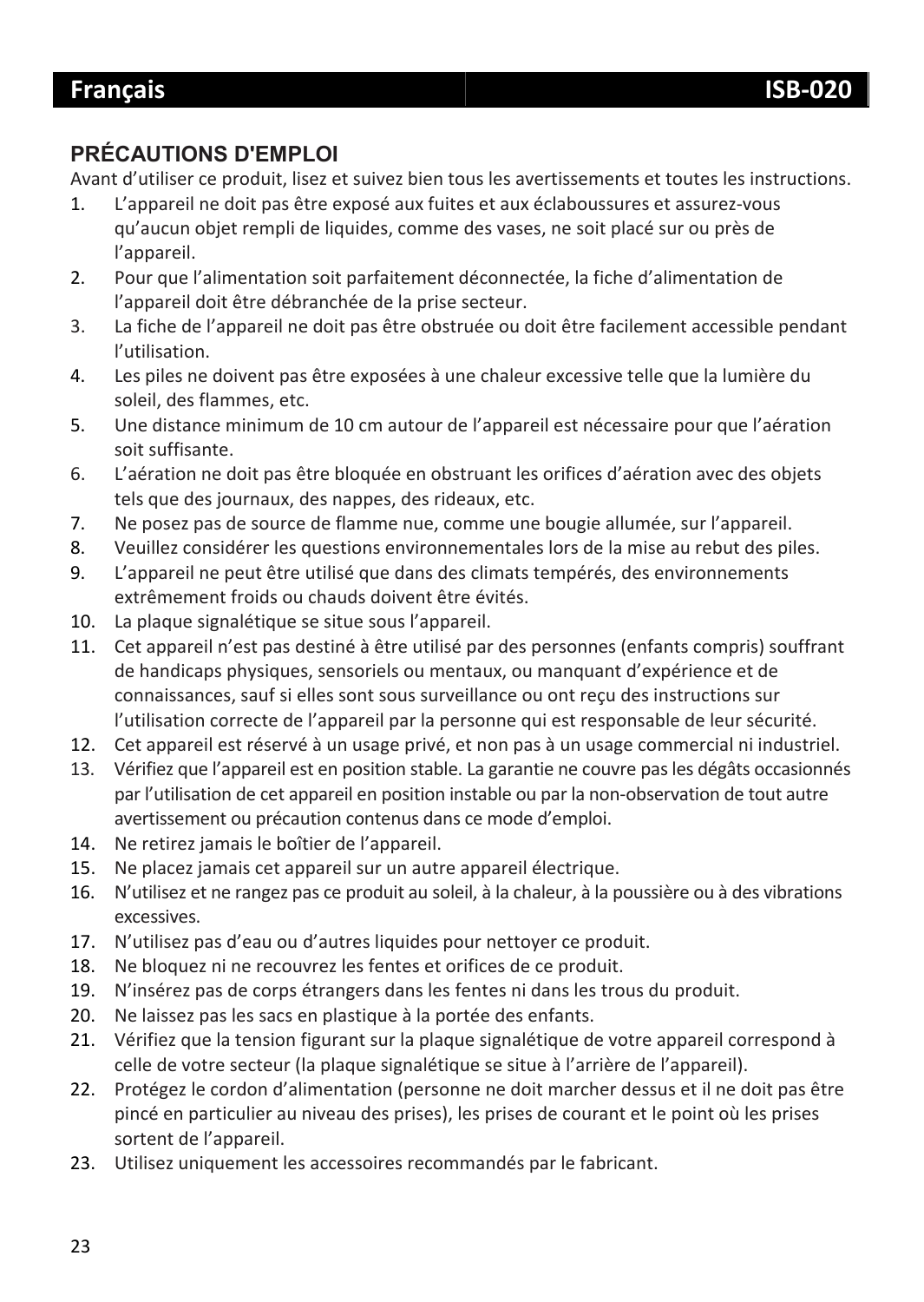- 24. Confiez l'entretien et les réparations à un personnel qualifié. Une réparation est nécessaire lorsque l'appareil a été endommagé d'une quelconque façon telle qu'un cordon d'alimentation ou une prise endommagés, lorsqu'un liquide a été renversé ou des objets ont été introduits dans l'appareil, lorsque l'appareil a été exposé à la pluie ou à l'humidité, lorsqu'il ne fonctionne pas correctement ou lorsque l'appareil est tombé.
- 25. N'utilisez pas un cordon ou une fiche d'alimentation endommagé ni une prise desserrée, car cela risquerait de provoquer un incendie ou une électrocution.



#### **AVERTISSEMENT**

- N'ouvrez jamais cet appareil.
- Ne placez jamais cet appareil sur un autre appareil électrique.

#### **REMARQUE**

Si vous devez mettre au rebut ce produit par la suite : Tous les piles et accumulateurs doivent être enlevés de cet appareil (mise au rebut des piles et accumulateurs usagés).

Apportez toujours votre appareil à un professionnel pour qu'il enlève la batterie intégrée.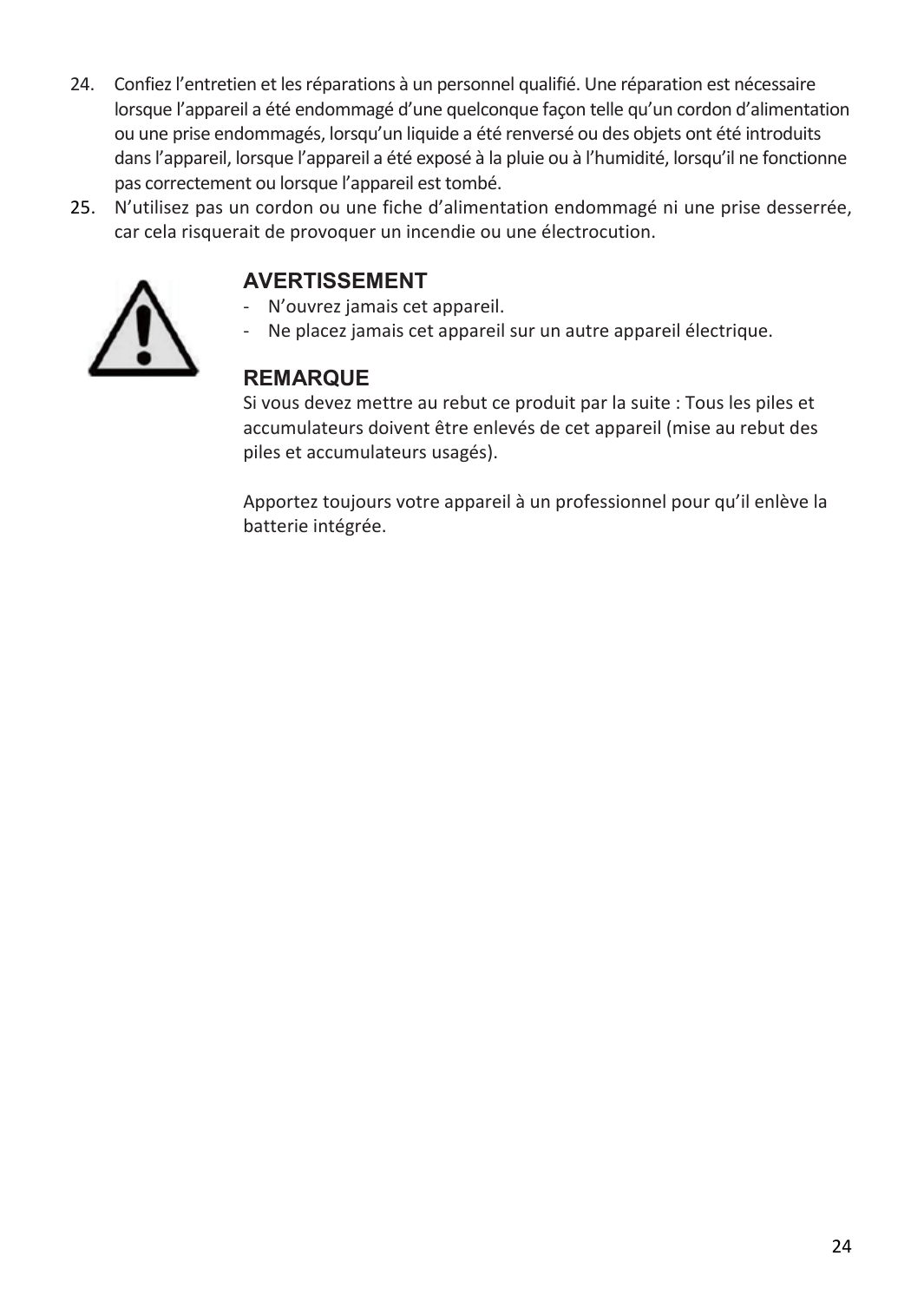### **CARACTÉRISTIQUES**

- 1. Sortie d'alimentation : 5 W x 2
- 2. Dimensions de l'appareil : 40 mm x 2
- 3. Impédance : 4 Ohm
- 4. Pile : 3,7 V 1800 mAh
- 5. Alimentation électrique : CC 5V
- 6. Réponse en fréquence : 100 Hz à 18 kHz
- 7. Dimensions : 400 (l) x 55 (P) x 60 (H) mm
- 8. Poids : 0,6 kg



**MODE D'EMPLOI HAUT-PARLEUR**

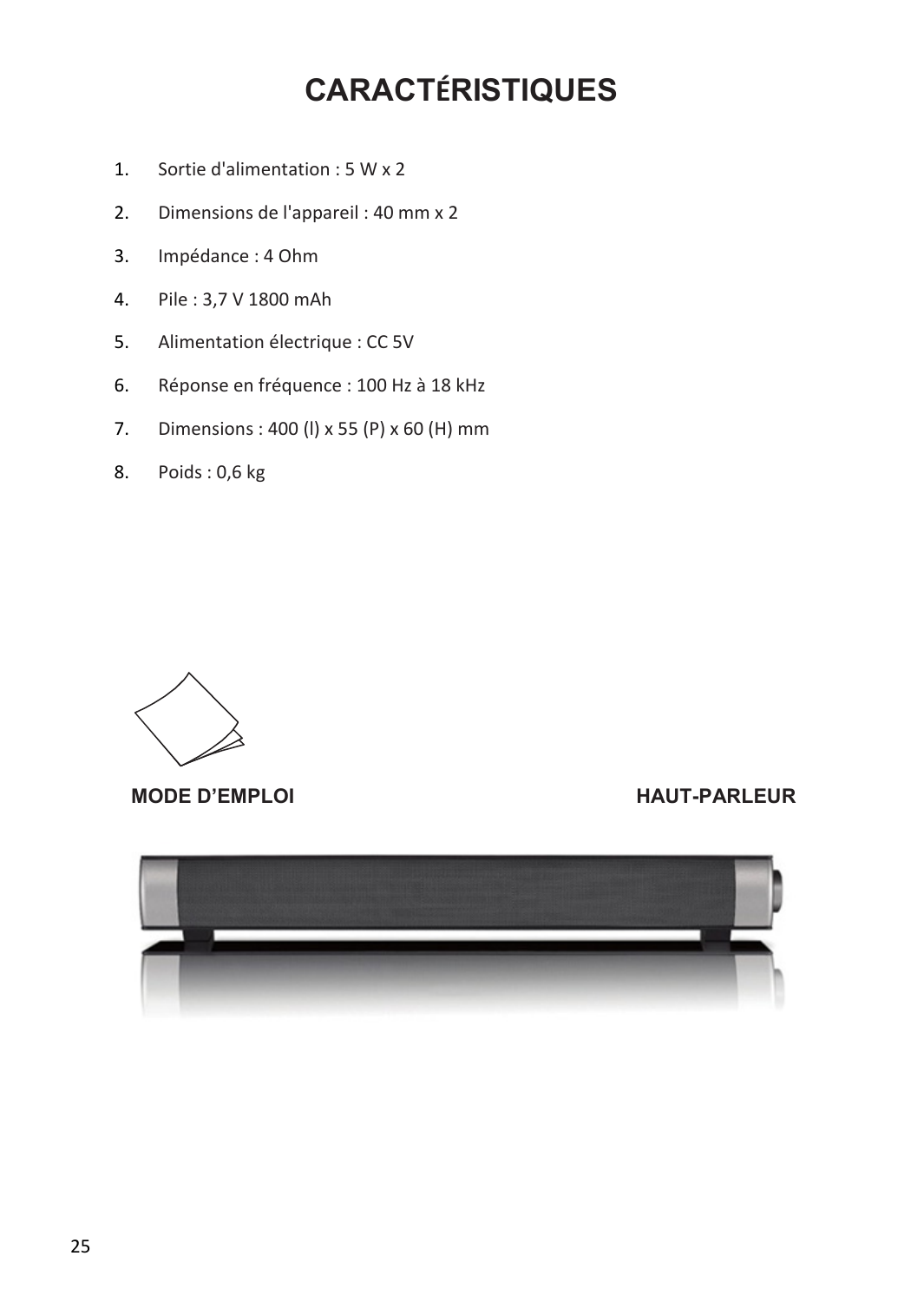# **COMPOSANTS ET FONCTIONS**

#### VÉRIFIEZ L'INDICATEUR DE FONCTION AVANT D'UTILISER L'ENCEINTE.

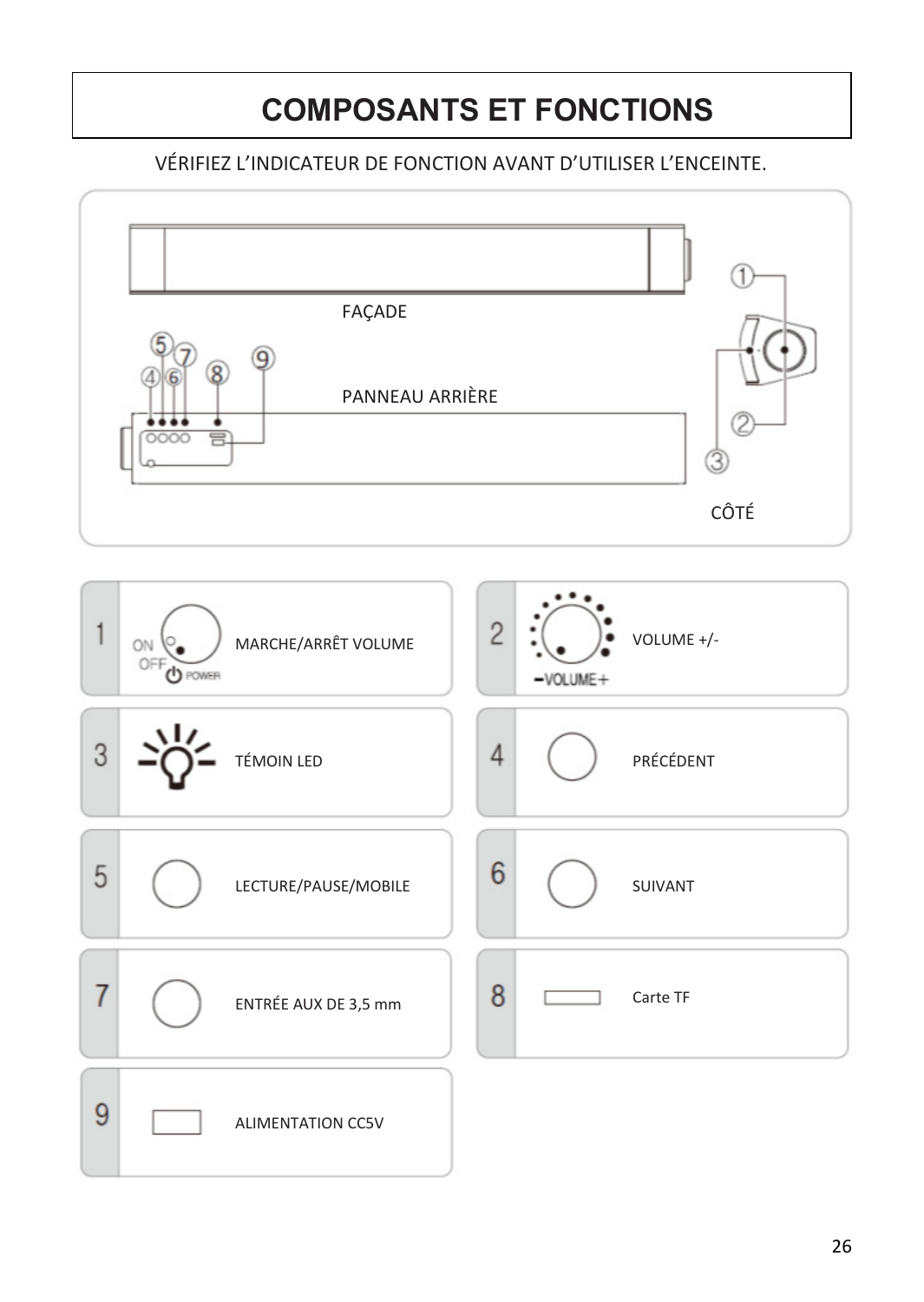### **COMMENT UTILISER LE ISB-020**

#### **1. MODE BLUETOOTH**

- 1.1 Version Bluetooth : Caractéristiques Bluetooth 3.0, prend en charge les formats HSP, HFP, A2DP et AVRCP, notifications en langue anglaise, nom d'appariement Bluetooth : ICES ISB-020
- 1.2 Tournez la molette de réglage du volume pour mettre en marche la machine, puis le témoin LED Bluetooth bleu s'allume avec un son de notification : « POWER ON » (SOUS TENSION).
- 1.3 Le témoin LED BLUETOOTH clignote à une vitesse de 100 ms, utilisez le nom de source de votre téléphone mobile « ICES ISB-020 », puis connectez-le et appariez-le. Si un mot de passe est demandé, tapez « 0000 ». Une fois que la connexion est établie, le témoin LED devient bleu et le son de notification sera : BLUETOOTH. Ensuite, lisez de la musique par Bluetooth, le témoin LED bleu clignotera lentement à une vitesse de 1000 ms. Quand un smartphone est apparié à nouveau avec cet appareil, il se connectera automatiquement.
- 1.4 Quand vous lisez de la musique par Bluetooth, en cas d'appel entrant, l'enceinte cessera de lire la musique et passera automatiquement en mode vocal.
- 1.5 Quand vous déconnectez le Bluetooth, un son de notification indiquera « DISCONNECT » (DÉCONNEXION) et l'enceinte passera en mode de détection.
- 1.6 Tournez le bouton du volume pour monter et baisser le volume.

#### **2. MODE ENTRÉE DE LIGNE**

- 2.1 Branchez l'enceinte grâce au câble stéréo, l'enceinte passera en mode Entrée de ligne et vous entendrez un son de notification « LINE IN » (ENTRÉE DE LIGNE). Ensuite, utilisez votre smartphone ou un autre appareil connecté pour lire de la musique.
- 2.2 Mode ENTRÉE DE LIGNE, témoin LED bleu allumé.
- 2.3 Quand vous débranchez le câble stéréo, l'enceinte passe automatiquement en mode Bluetooth.
- 2.4 Tournez le bouton du volume pour monter et baisser le volume.

#### **3. MODE CARTE TF**

- 3.1 Mettez en marche l'enceinte, elle passera automatiquement en mode Bluetooth, puis insérez une carte TF et elle passera en mode Lecture de carte TF. Mais si vous insérez la carte TF avant de mettre en marche l'enceinte, alors l'enceinte passera directement en : mode CARTE
- 3.2 Quand vous lisez de la musique, le témoin LED bleu est allumé et clignote lentement à une vitesse de 1000 ms. Quand vous mettez en pause la lecture de musique, l'enceinte et le témoin LED cessera de clignoter et restera allumé.

#### **4. REMARQUE**

Le taux d'échantillonnage maximal d'une piste MP3 est de 44,1 kHz.

#### **5. CHARGE**

- 5.1 Utilisez le câble d'alimentation micro USB vers USB pour brancher l'enceinte à un PC ou à un adaptateur de 5 V, puis la charge commence et le témoin LED rouge s'allume.
- 5.2 Quand la charge est terminée, le témoin LED rouge s'éteint.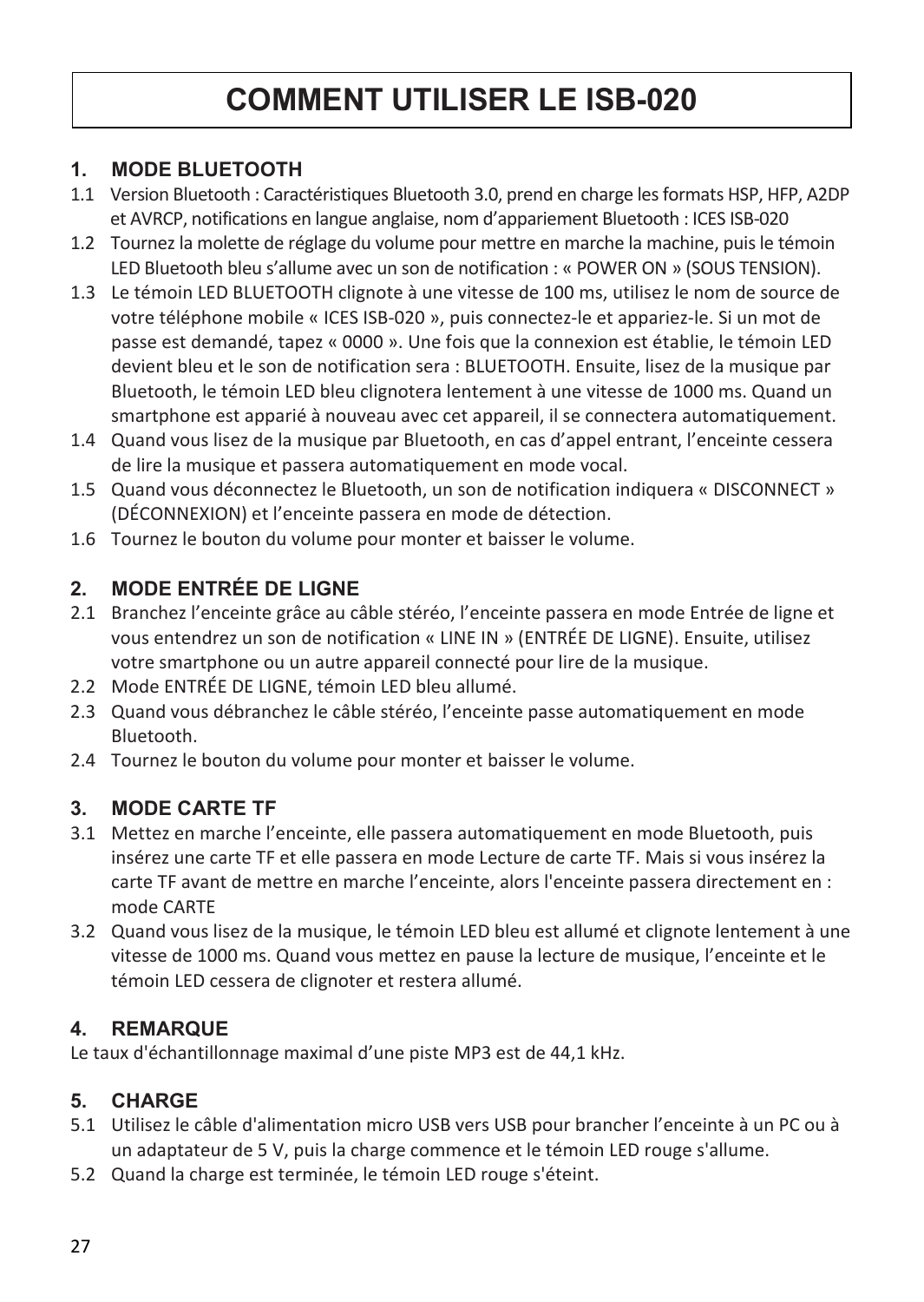#### **6. PROTECTION CONTRE LA FAIBLE PUISSANCE**

Lorsque la puissance de la batterie est inférieure à 3,3 V pendant plus de 15 s, l'enceinte émet un son d'avertissement : « LOW BATTERY » (BATTERIE FAIBLE). Et quand la puissance de la batterie est inférieure à 3,1 V pendant plus de 15 s, l'enceinte émet un son de notification « POWER OFF » (MISE HORS TENSION) puis s'éteint.

#### **7. UTILISATION**

| <b>NOM</b>           | <b>MODE</b>                                                                                            |                                                                                                        |                                                                                                    |
|----------------------|--------------------------------------------------------------------------------------------------------|--------------------------------------------------------------------------------------------------------|----------------------------------------------------------------------------------------------------|
|                      | <b>BLUETOOTH</b>                                                                                       | <b>CARTE TF</b>                                                                                        | <b>AUX</b>                                                                                         |
| MOBILE/LECTURE/PAUSE | CLIQUEZ SUR LECTURE/<br>PAUSE, CHANGEMENT DE<br>CANAL, FAITES UN APPUI<br>LONG POUR CHANGER DE<br>MODE | CLIQUEZ SUR LECTURE/<br>PAUSE, CHANGEMENT DE<br>CANAL, FAITES UN APPUI<br>LONG POUR CHANGER DE<br>MODE | CLIQUEZ SUR LECTURE/PAUSE.<br>CHANGEMENT DE CANAL, FAITES<br>UN APPULLONG POUR CHANGER<br>DE MODE. |
| PRÉCÉDENT            | <b>CLIQUEZ SUR</b><br>PRÉCÉDENT                                                                        | <b>CLIQUEZ SUR</b><br>PRÉCÉDENT, FAITES<br>UN APPULLONG<br><b>POUR RECULER</b>                         | PAS DE FONCTION                                                                                    |
| SUIVANT              | <b>CLIQUEZ SUR</b><br><b>SUIVANT</b>                                                                   | <b>CLIQUEZ SUR</b><br>SUIVANT, FAITES UN<br><b>APPULLONG POUR</b><br><b>AVANCER</b>                    | PAS DE FONCTION                                                                                    |

Ce produit fonctionne de 2 400 à 2 483,5 MHz et est destiné uniquement à être utilisé dans un environnement domestique normal. Ce produit convient à cet usage pour tous les pays de I'UE.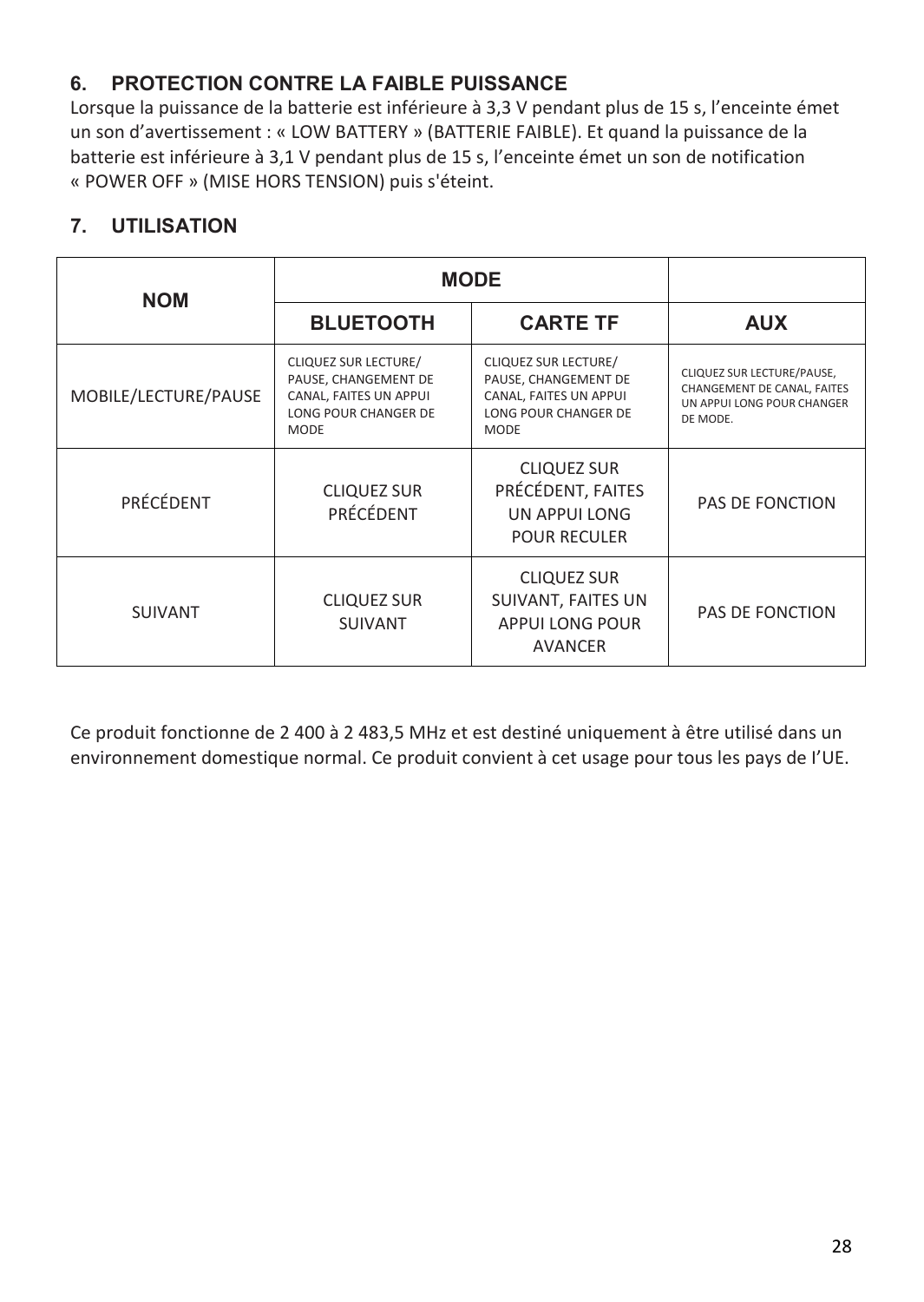#### **GARANTIE**

ICES propose un service et une garantie conformément aux lois européenne, ce qui signifie qu'en cas de besoin de réparation (aussi bien pendant et après la période de garantie), vous pouvez contacter votre revendeur le plus proche. Remarque importante : Il n'est pas possible de renvoyer l'appareil pour réparation directement à ICES.

Remarque importante : Si l'unité est ouverte ou modifiée de quelque manière que ce soit par un réparateur non agréé, la garantie serait caduque.

Cet appareil ne convient pas à une utilisation professionnelle. En cas d'utilisation professionnelle, les obligations de garantie du fabricant seront annulées.

#### **AVIS DE NON RESPONSABILITÉ**

Des mises à jour du logiciel et/ou des composants informatiques sont régulièrement effectuées. Il se peut donc que certaines instructions, caractéristiques et images présentes dans ce document diffèrent légèrement de votre configuration spécifique. Tous les articles décrits dans ce guide ne sont fournis uniquement qu'à des fins d'illustration et peuvent ne pas s'appliquer à une configuration spécifique. Aucun droit légal ne peut être obtenu depuis les informations contenues dans ce manuel.

#### **MISE AU REBUT DE L'APPAREIL USAGÉ**



Ce symbole indique que le produit électrique concerné ou la batterie ne doivent pas être jetés parmi les autres déchets ménagers en Europe. Pour garantir un traitement correct du déchet de la batterie ou de l'appareil, veuillez les mettre au rebut conformément aux règlements locaux en vigueur relatifs aux appareils électriques et autres batteries. En agissant de la sorte, vous contribuerez à la préservation des ressources naturelles et à l'amélioration des niveaux de protection environnementale concernant le traitement et la destruction des déchets électriques (directive sur les déchets des équipements électriques et électroniques).

#### **MARQUAGE CE**



Les produits avec la marque CE sont conformes à la directive CEM (2014/30/EU) et à la directive basse tension (2014/35/EU) émises par la commission de la communauté européenne.

Par la présente, Lenco Benelux BV, Thermiekstraat 1a, 6361 HB Nuth, Pays-Bas, déclare que ce produit est conforme aux exigences principales et autres clauses applicables de la Directive 1999/5/CE.

La déclaration de conformité peut être consultée via le lien suivant www.ices-electronics.com

#### **SERVICE APRÈS-VENTE**

Pour plus d'informations et contacter l'assistance technique, veuillez visiter le site www.ices-electronics.com, Lenco Benelux BV, Thermiekstraat 1a, 6361 HB, Pays-bas.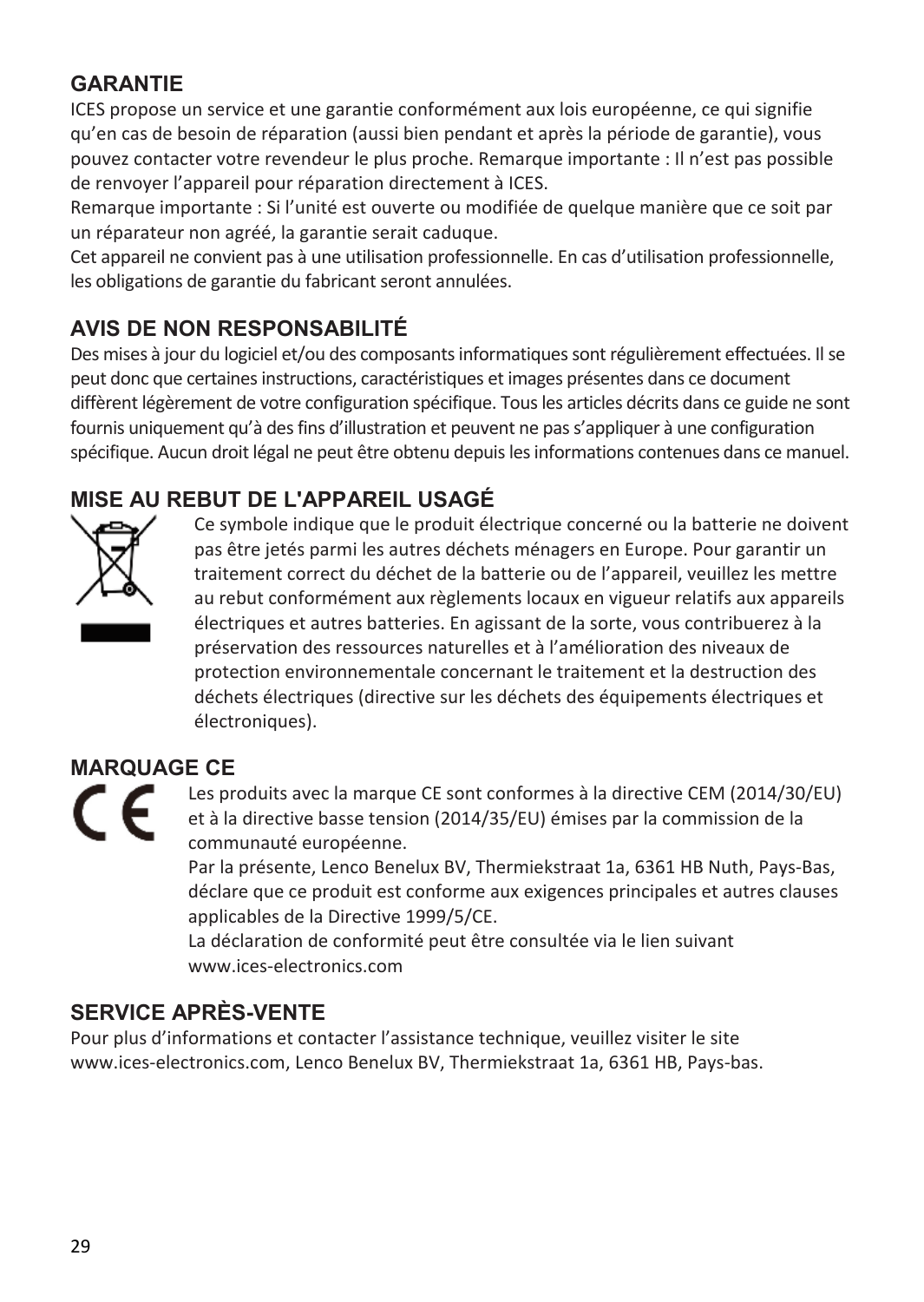#### **INSTRUCCIONES DE SEGURIDAD**

Antes de utilizar este producto, lea y siga todas las instrucciones y advertencias.

- 1. El aparato no debe exponerse a goteos o salpicaduras y asegúrese de que ningún objeto lleno de líquido, como jarrones, se colocan sobre o cerca del aparato.
- 2. Para desconectar completamente la entrada de alimentación, el enchufe del aparato deberá desconectarse de la alimentación, ya que el dispositivo de desconexión es el enchufe del aparato.
- 3. El enchufe de alimentación del aparato no debe estar obstruido O se puede acceder al mismo fácilmente durante su uso previsto.
- 4. La batería no debe exponerse a un calor excesivo, como la luz solar, fuego o similares.
- 5. Es necesaria una distancia mínima de 10 cm alrededor del aparato para una ventilación suficiente.
- 6. No debe impedirse la ventilación cubriendo las aperturas con objetos como periódicos, manteles, cortinas, etc.
- 7. No deben colocarse fuentes de llama, como velas encendidas, sobre este aparato.
- 8. Debe prestarse atención a los aspectos medioambientales sobre la eliminación de baterías.
- 9. El aparato solo debe usarse en climas moderados o extremadamente fríos o deben evitarse los entornos calurosos.
- 10. La placa identificativa está marcada en el panel inferior del aparato.
- 11. Este aparato no está diseñado para su uso por personas (incluyendo niños) con discapacidades físicas, sensoriales o mentales o con falta de experiencia o conocimientos, salvo que estén bajo la supervisión o hayan recibido formación sobre el uso correcto del dispositivo por parte de una persona responsable de su seguridad.
- 12. Este producto está destinado únicamente al uso doméstico y no al uso comercial ni al industrial.
- 13. Asegúrese de que la unidad esté fijada en una posición estable. Los daños provocados por utilizar este producto en una posición inestable o por no seguir cualquier otra advertencia o precaución incluida en este manual de usuario no estarán cubiertos por la garantía.
- 14. No retire nunca la carcasa de este aparato.
- 15. Nunca coloque el aparato sobre otro equipo eléctrico.
- 16. No utilice ni guarde el producto en lugares expuestos a la luz solar directa, a altas temperaturas, a la vibración ni en ambientes excesivamente polvorientos.
- 17. No limpie el producto con agua ni con otros líquidos.
- 18. No obstruya ni cubra las ranuras u orificios presentes en el producto.
- 19. No introduzca objetos extraños en las ranuras u orificios presentes en el producto.
- 20. Mantenga las bolsas de plástico fuera del alcance de los niños.
- 21. Compruebe que el voltaje en la placa de características del aparato se corresponde con el suministro eléctrico de su hogar (la placa de características se encuentra en la parte posterior de la unidad).
- 22. Proteja el cable de alimentación para evitar que lo pisen o aplasten, especialmente en los enchufes, tomas de corriente y el lugar en que sale del aparato.
- 23. Use únicamente los dispositivos/accesorios especificados por el fabricante.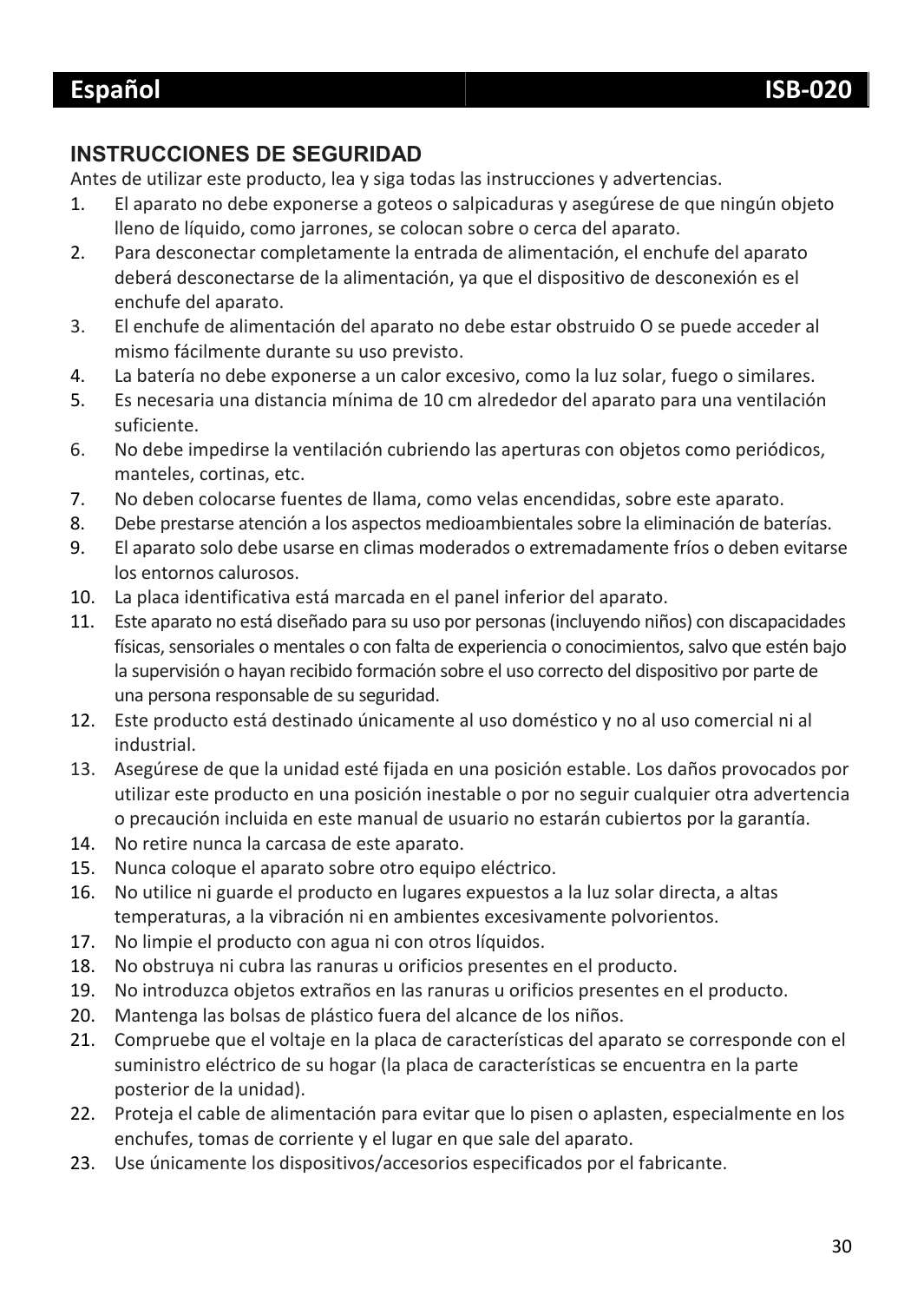- 24. Remita todas las reparaciones al personal cualificado. La reparación es necesaria cuando el aparato presente cualquier tipo de daño, como el cable de alimentación o el enchufe, cuando se haya derramado líquido o hayan caído objetos sobre el aparato, o cuando el aparato se haya visto expuesto a la lluvia o humedad, o no funcione normalmente o se haya caído.
- 25. No utilice un cable de alimentación o enchufe deteriorado o una toma suelta. Hacerlo puede provocar un incendio o una descarga eléctrica.



#### **ADVERTENCIA**

- Nunca retire la carcasa del dispositivo.
- Nunca coloque este dispositivo sobre otro equipo eléctrico.

#### **AVISO**

Si en cualquier momento en el futuro dese deshacerse de este producto, por favor tenga en cuenta que: Deben retirarse todas las pilas y acumuladores de este producto (Retirada de pilas y acumuladores de desecho).

Lleve siempre este producto a un profesional para retirar la batería integrada.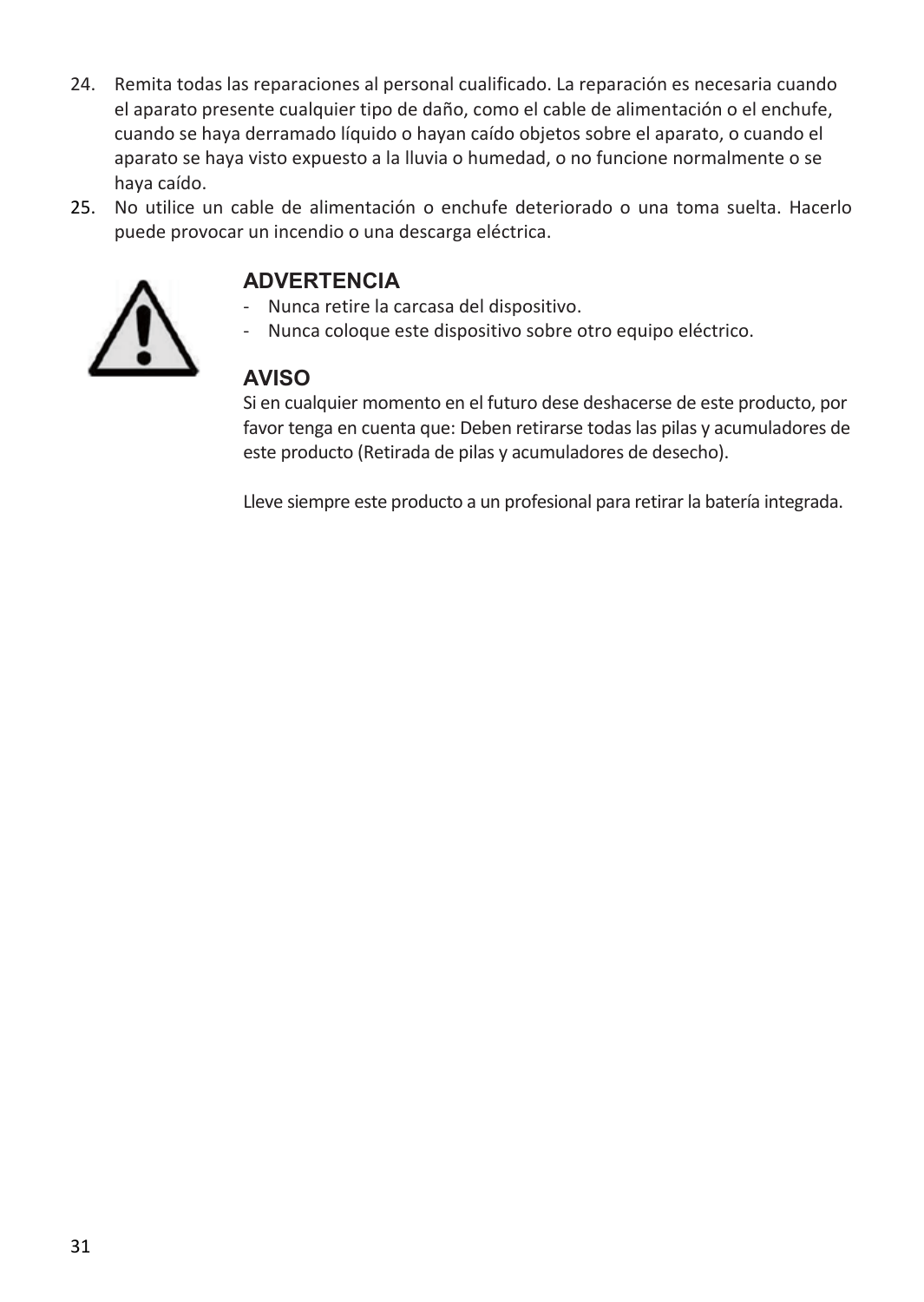### **ESPECIFICACIONES**

- 1. Potencia de salida: 5W x 2
- 2. Tamaño de la unidad: 40mm x 2
- 3. Impedancia: 4 Ohm
- 4. Pilas: 3,7V 1800mAh
- 5. Alimentación: CC 5V
- 6. Respuesta de frecuencia: 100Hz-18KHz
- 7. Dimensiones: 400 (A) x 55 (D) x 60 (A) mm
- 8. Peso: 0,6 kg



#### **MANUAL DE USUARIO ALTAVOZ**

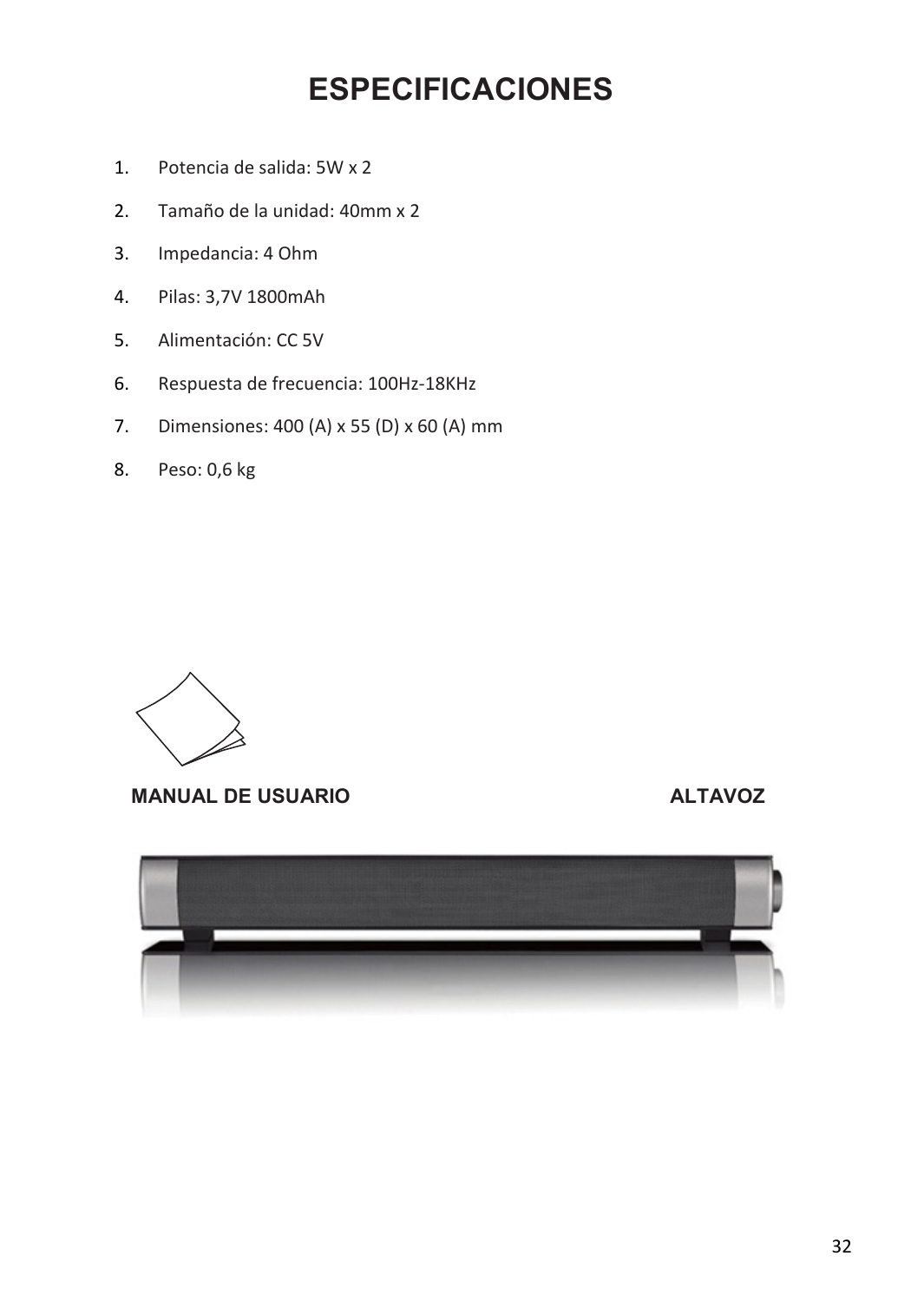### **COMPONENTES Y FUNCIÓN**

#### POR FAVOR, COMPRUEBE EL INDICADOR DE FUNCIÓN ANTES DE USAR EL SISTEMA DEL ALTAVOZ

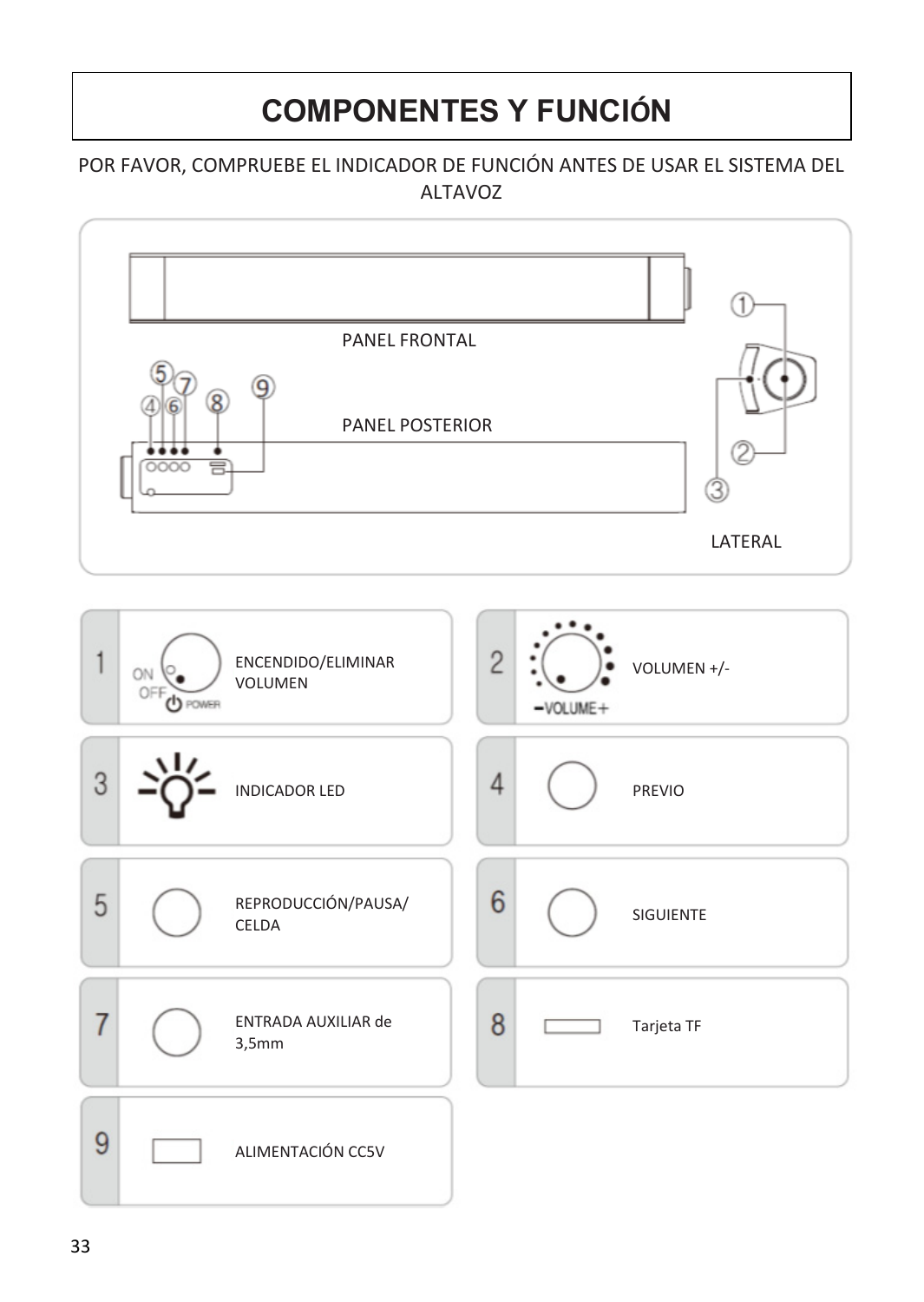### **MODO DE EMPLEO DE ISB-020**

#### **1. MODO BLUETOOTH**

- 1.1 Versión Bluetooth: Especificaciones Bluetooth 3.0, soporte HSP, HFP, A2DP, formato AVRCP, notificación en idioma español, nombre de emparejamiento Bluetooth: ICES ISB-020
- 1.2 Gire el dial de volumen para encender el aparato; posteriormente se encenderá el indicador LED de Bluetooth, con una notificación sonora: ENCENDIDO.
- 1.3 La luz LED del BLUETOOTH parpadea a una velocidad de 100ms; use el nombre de origen de su teléfono móvil "ICES ISB-020" y posteriormente, conéctelo y emparéjelo. Si necesita una contraseña, introduzca "0000". Una vez que esté conectado, se encenderá la luz indicadora LED y sonará la notificación: BLUETOOTH. Posteriormente, reproduzca música mediante el modo Bluetooth; la luz del indicador LED azul parpadea lentamente a una velocidad de 1000ms. Cuando el smartphone se vuelva a emparejar al aparato, se conectará automáticamente.
- 1.4 Cuando reproduzca música mediante el modo Bluetooth, y haya una llamada, el altavoz detendrá la música y entrará en el modo de llamada de voz de forma automática.
- 1.5 Cuando desconecte el Bluetooth, habrá una notificación Sonora que indica "DISCONNECT" (DESCONECTAR) y el altavoz entrará en modo detective.
- 1.6 Gire el dial de volumen para subir o bajar el volumen.

#### **2. MODO ENTRADA DE LÍNEA**

- 2.1 Conecte el altavoz mediante el cable estéreo; el altavoz entrará en modo entrada de línea y sonará la notificación "LINE IN (ENTRADA DE LÍNEA)". Posteriormente, use su smartphone u otro dispositivo conectado para reproducir música.
- 2.2 Modo DE ENTRADA AUXILIAR; LED azul encendida.
- 2.3 Desconecte el cable estéreo; el altavoz entrará en modo Bluetooth de forma automática.
- 2.4 Gire el dial de volumen para subir o bajar el volumen.

#### **3. MODO TARJETA TF**

- 3.1 Encienda el altavoz; el altavoz entrará en modo Bluetooth de forma automática; posteriormente, inserte la tarjeta TF; el altavoz entrará en modo reproducción de tarjeta TF. Pero antes de encender el altavoz, inserte la tarjeta TF y después enciéndalo; el altavoz entrará en : Modo TARJETA
- 3.2 Cuando reproduzca música, la luz LED azul se encenderá y parpadeará lentamente a una velocidad de 1000ms; cuando haga una pausa en el altavoz, la luz LED dejará de parpadear, simplemente, siga.

#### **4. OBSERVACIONES**

La tasa de muestreo máxima de una pista MP3 es de 44,1KHz.

#### **5. CARGA**

- 5.1 Use el cable de alimentación micro USB a USB para conectar el altavoz y el PC o un adaptador de 5V; posteriormente, empiece la carga; la luz roja del indicador LED se encenderá.
- 5.2 Cuando la carga esté completa, la luz roja LED del indicador se apagará.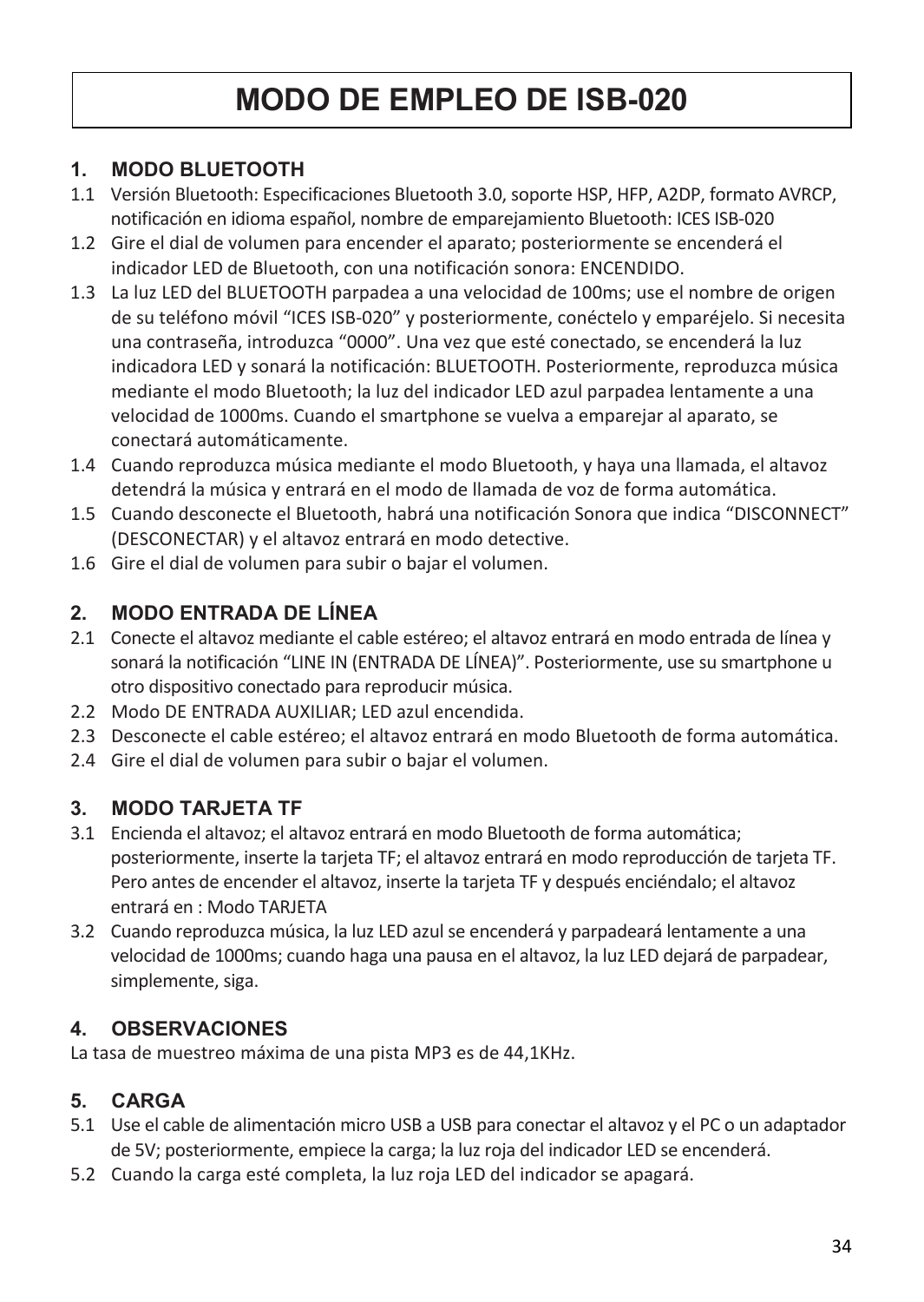#### **6. PROTECCIÓN DE BATERÍA BAJA**

Cuando la potencia de la batería es inferior a 3,3V durante más de 15s, hay un sonido de advertencia : BATERÍA BAJA. Y cuando la potencia de la batería es inferior a 3,1v durante más de 15s, la notificación sonora del altavoz es "POWER OFF" (APAGADO); posteriormente, se apaga.

#### **7. FUNCIONAMIENTO**

| <b>NOMBRE</b>            | <b>MODE</b>                                                                                                                                  |                                                                                                                                               |                                                                                                                                               |
|--------------------------|----------------------------------------------------------------------------------------------------------------------------------------------|-----------------------------------------------------------------------------------------------------------------------------------------------|-----------------------------------------------------------------------------------------------------------------------------------------------|
|                          | <b>BLUETOOTH</b>                                                                                                                             | <b>TARJETA TF</b>                                                                                                                             | <b>AUX</b>                                                                                                                                    |
| CELDA/REPRODUCCIÓN/PAUSA | HACER CLIC EN<br>REPRODUCCIÓN/PAUSA,<br>CAMBIO DE CANAL.<br>PULSAR DURANTE UN<br>PERIODO PROLONGADO<br>DE TIEMPO PARA<br>CAMBIAR A OTRO MODO | HACER CLIC EN<br>REPRODUCCIÓN/PAUSA,<br>CAMBIO DE CANAL.<br>PUI SAR DURANTE UN<br>PERIODO PROLONGADO<br>DE TIEMPO PARA<br>CAMBIAR A OTRO MODO | HACER CLIC EN<br>REPRODUCCIÓN/PAUSA.<br>CAMBIO DE CANAL, PULSAR<br>DURANTE UN PERIODO<br>PROLONGADO DE TIEMPO<br>PARA CAMBIAR A OTRO<br>MODO. |
| PREVIO                   | <b>HACER CLIC PARA</b><br><b>VISTA PRELIMINAR</b>                                                                                            | <b>HACFR CLIC PARA</b><br>VISTA PRELIMINAR,<br>PULSAR DURANTF<br>UN PERIODO<br>PROLONGADO DE<br><b>TIFMPO PARA IR</b><br><b>HACIA ATRÁS</b>   | SIN FUNCIÓN                                                                                                                                   |
| <b>SIGUIFNTF</b>         | <b>HACFR CLIC PARA</b><br><b>SIGUIFNTF</b>                                                                                                   | <b>HACFR CLIC PARA</b><br>SIGUIENTE, PULSAR<br><b>DURANTF UN</b><br>PERIODO<br>PROLONGADO DE<br><b>TIFMPO PARA IR</b><br><b>HACIA DFLANTF</b> | SIN FUNCIÓN                                                                                                                                   |

Este producto funciona a 2400 a 2483,5 MHz y está diseñado únicamente para ser utilizado dentro de un entorno doméstico normal. Este producto es adecuado para este propósito en todos los países de la UE.